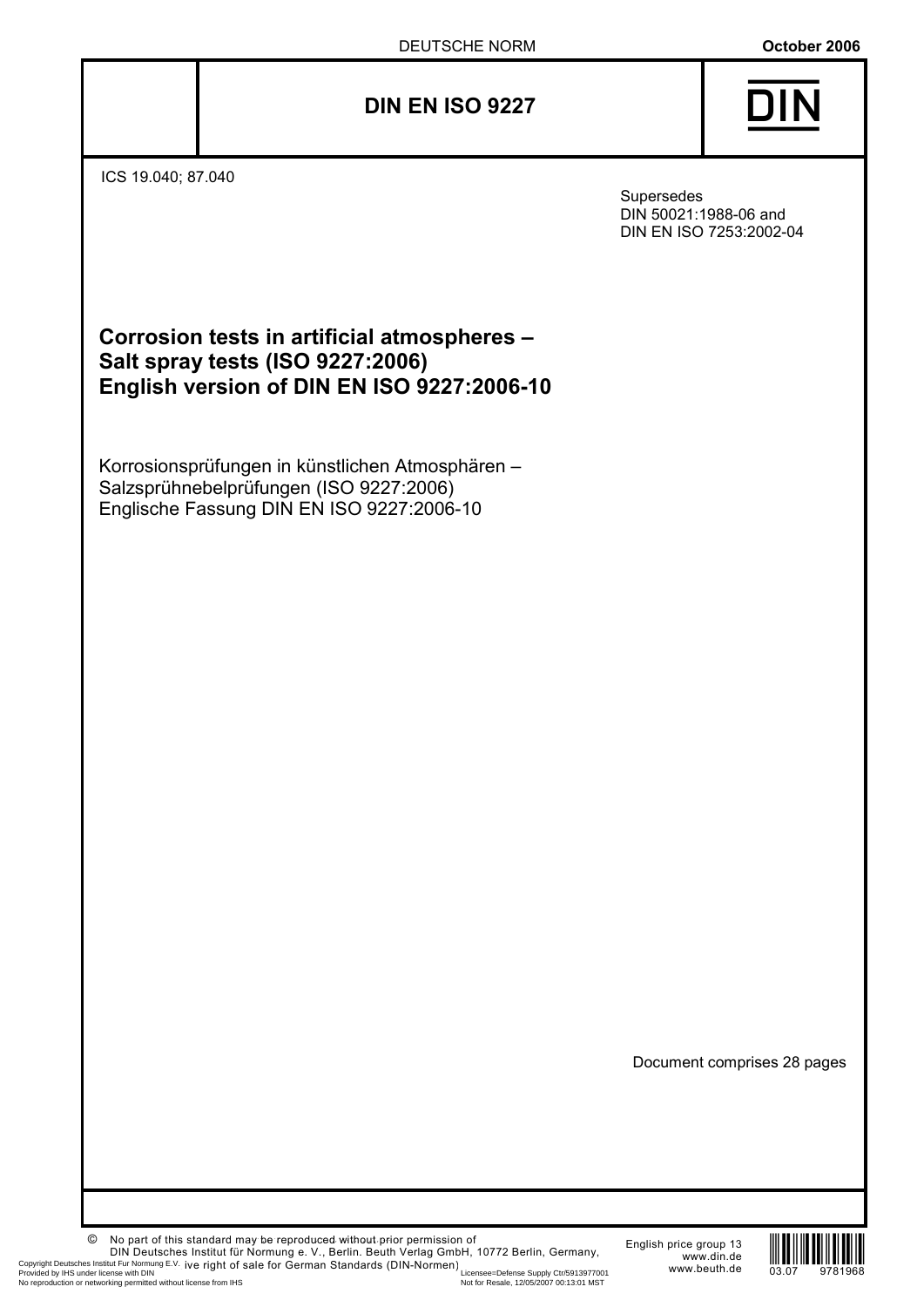# **National foreword**

This standard has been published in accordance with a decision taken by CEN/TC 139 to adopt, without alteration, International Standard ISO 9227 as a European Standard.

The responsible German body involved in its preparation was the *Normenausschuss Beschichtungsstoffe und Beschichtungen* (Coatings and Coating Materials Standards Committee), Technical Committee NAB 7 *Allgemeine Prüfverfahren für Beschichtungsstoffe und Beschichtungen.*

The DIN Standards corresponding to the International Standards referred to in clause 2 of the EN are as follows:

| <b>ISO 1513</b> | <b>DIN EN ISO 1513</b>   |
|-----------------|--------------------------|
| ISO 1514        | <b>DIN EN ISO 1514</b>   |
| <b>ISO 2808</b> | DIN EN ISO 2808          |
| ISO 3270        | <b>DIN EN ISO 23270</b>  |
| ISO 3574        | <b>DIN EN 10130</b>      |
| ISO 3613        | <b>DIN EN ISO 3613</b>   |
| ISO 3696        | <b>DIN ISO 3696</b>      |
| <b>ISO 4527</b> | <b>DIN EN ISO 4527</b>   |
| ISO 4628-1      | <b>DIN EN ISO 4628-1</b> |
| ISO 4628-2      | <b>DIN EN ISO 4628-2</b> |
| ISO 4628-3      | DIN EN ISO 4628-3        |
| ISO 4628-4      | <b>DIN EN ISO 4628-4</b> |
| ISO 4628-5      | DIN EN ISO 4628-5        |
| ISO 4628-8      | <b>DIN EN ISO 4628-8</b> |
| ISO 10289       | <b>DIN EN ISO 10289</b>  |
| ISO 15528       | <b>DIN EN ISO 15528</b>  |
| ISO 17872       | E DIN EN ISO 17872       |
|                 |                          |

#### **Amendments**

This standard differs from 50021:1988-06 and DIN EN ISO 7253:2002-04 as follows:

The standards have been harmonized and the scope has been combined.

#### **Previous editions**

DIN 50021:1970-04, 1975-05, 1988-06 DIN 53167: 1972-08, 1985-12 DIN EN ISO 7253: 2002-04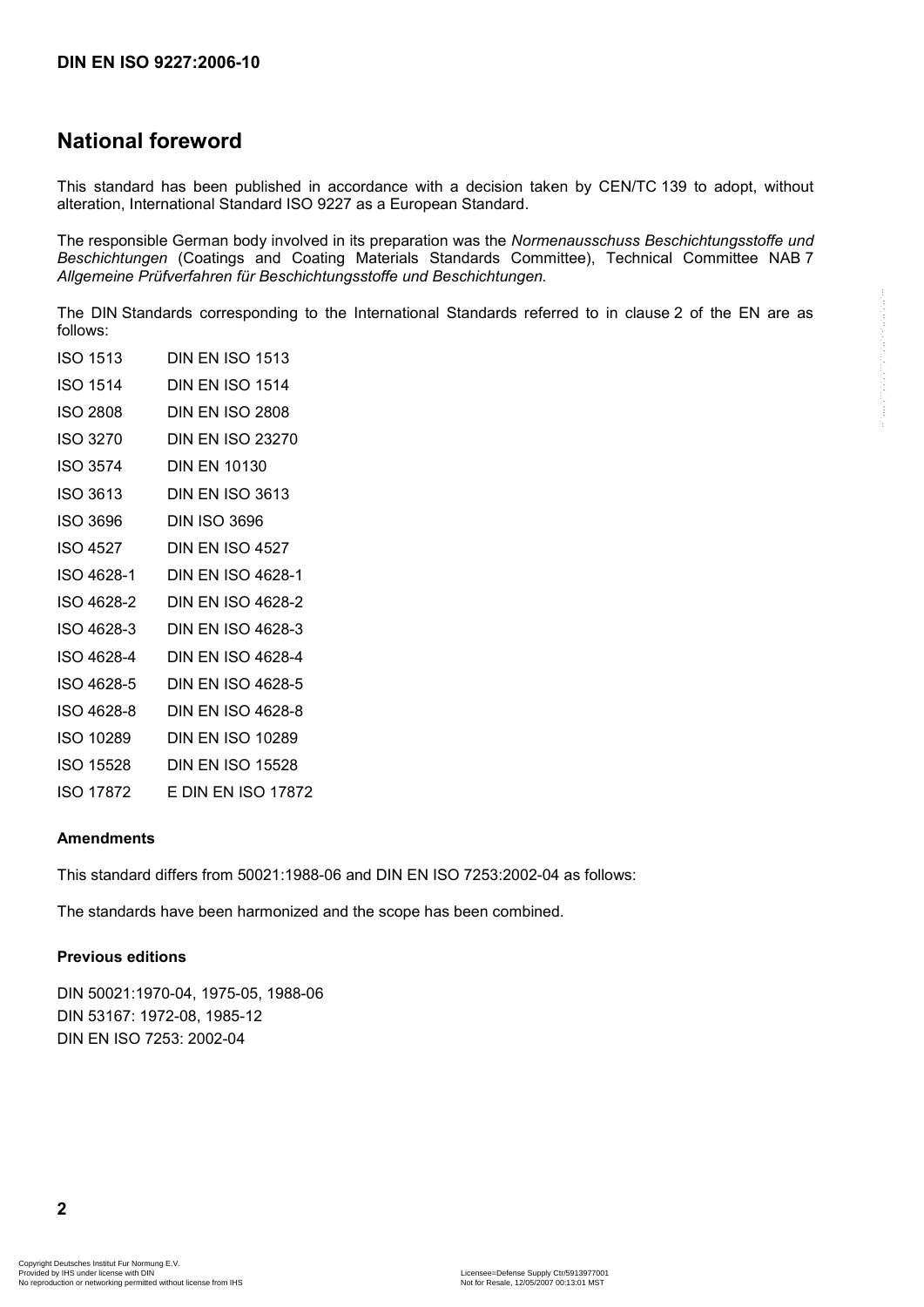# **National Annex NA**  (informative)

# **Bibliography**

DIN EN 10130, *Cold rolled low carbon steel flat products for cold forming — Technical delivery conditions* 

DIN EN 23270, *Paints, varnishes and their raw materials — Temperatures and humidities for conditioning and testing*

DIN EN ISO 1513, *Paints and varnishes — Examination and preparation of samples for testing*

DIN EN ISO 1514, *Paints and varnishes — Standard panels for testing*

DIN EN ISO 2808, *Paints and varnishes — Determination of film thickness*

DIN EN ISO 3613, *Chromate conversion coatings on zinc, cadmium, aluminium-zinc alloys and zinc-aluminium alloys — Test methods*

DIN EN ISO 4527, *Metallic coatings — Autocatalytic (electroless) nickel-phosphorus alloy coatings — Specifications and test methods*

DIN EN ISO 4628-1, *Paints and varnishes — Evaluation of degradation of coatings — Designation of quantity and size of defects, and of intensity of uniform changes in appearance — Part 1: General introduction and designation system*

DIN EN ISO 4628-2, *Paints and varnishes — Evaluation of degradation of coatings — Designation of quantity and size of defects, and of intensity of uniform changes in appearance — Part 2: Assessment of degree of blistering*

DIN EN ISO 4628-3, *Paints and varnishes — Evaluation of degradation of coatings — Designation of quantity and size of defects, and of intensity of uniform changes in appearance — Part 3: Assessment of degree of rusting*

DIN EN ISO 4628-4, *Paints and varnishes — Evaluation of degradation of coatings — Designation of quantity and size of defects, and of intensity of uniform changes in appearance — Part 4: Assessment of degree of cracking*

DIN EN ISO 4628-5, *Paints and varnishes — Evaluation of degradation of coatings — Designation of quantity and size of defects, and of intensity of uniform changes in appearance — Part 5: Assessment of degree of flaking*

DIN EN ISO 4628-8, *Paints and varnishes — Evaluation of degradation of coatings — Designation of quantity and size of defects, and of intensity of uniform changes in appearance — Part 8: Assessment of degree of delamination and corrosion around a scribe*

DIN EN ISO 10289, *Methods for corrosion testing of metallic and other inorganic coatings on metallic substrates — Rating of test specimens and manufactured articles subjected to corrosion tests*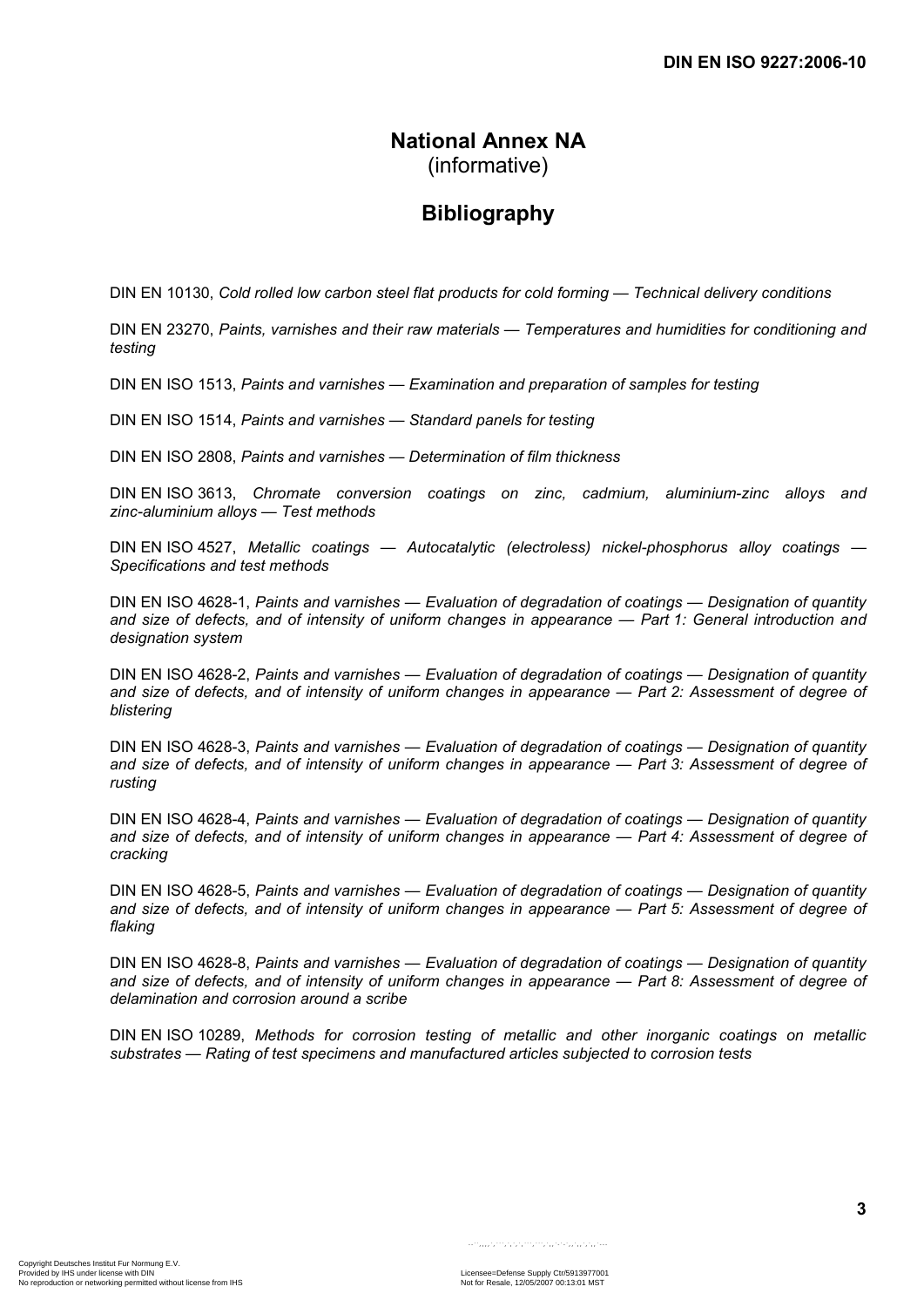DIN EN ISO 15528, *Paints, varnishes and raw materials for paints and varnishes — Sampling*

E DIN EN ISO 17872\*), *Paints and varnishes — Guidelines for the introduction of scribe marks through coatings on metallic panels for corrosion testing*

DIN ISO 3696, *Water for analytical laboratory use — Specification and test methods*

\*) At draft stage.

l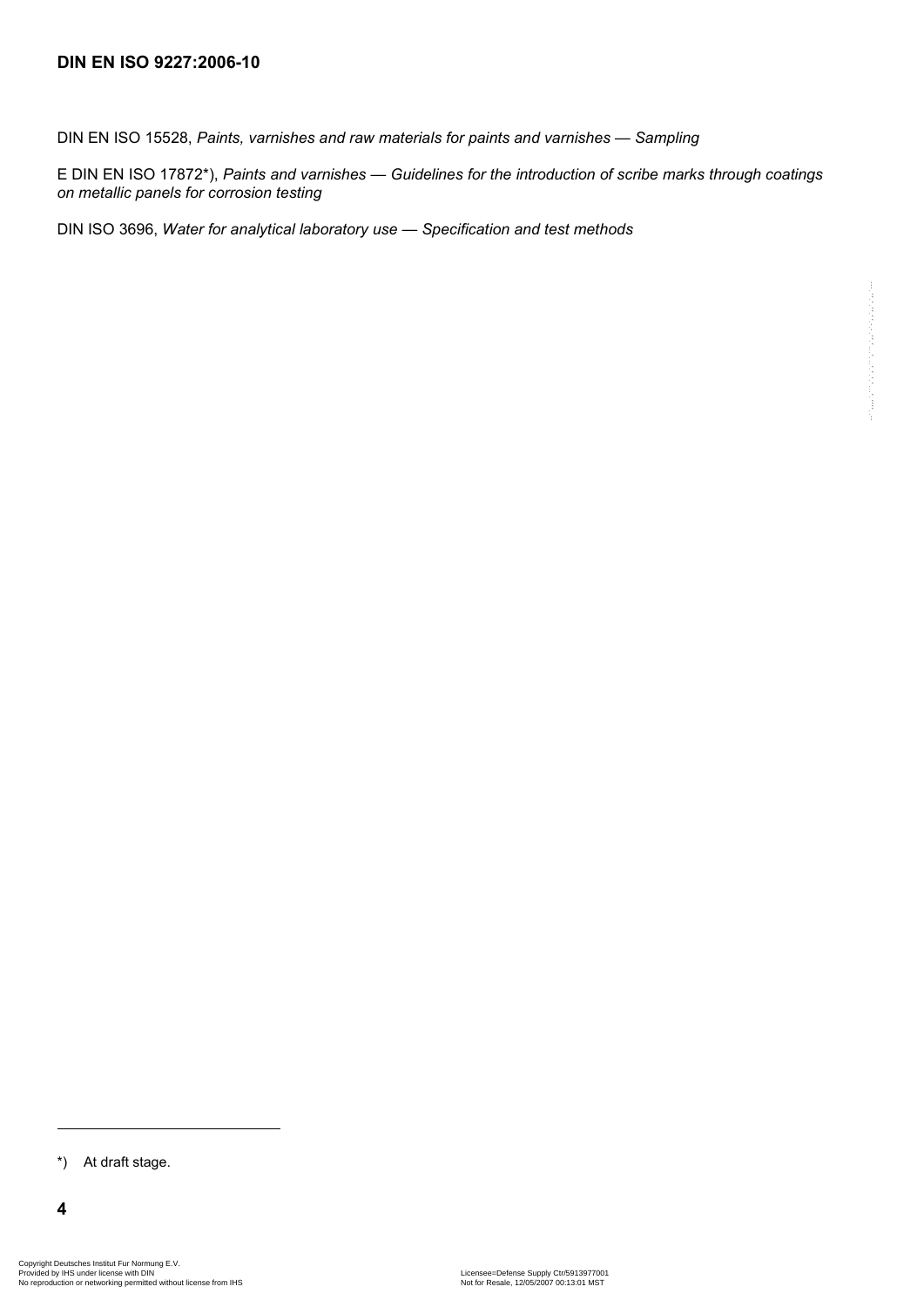# EUROPEAN STANDARD NORME EUROPÉENNE

# **EN ISO 9227**

EUROPÄISCHE NORM

July 2006

ICS 77.060 Supersedes EN ISO 7253:2001

English Version

# Corrosion tests in artificial atmospheres - Salt spray tests (ISO 9227:2006)

Essais de corrosion en atmosphères artificielles - Essais aux brouillards salins (ISO 9227:2006)

 Korrosionsprüfungen in künstlichen Atmosphären - Salzprühnebelprüfungen (ISO 9227:2006)

This European Standard was approved by CEN on 7 July 2006.

CEN members are bound to comply with the CEN/CENELEC Internal Regulations which stipulate the conditions for giving this European Standard the status of a national standard without any alteration. Up-to-date lists and bibliographical references concerning such national standards may be obtained on application to the Central Secretariat or to any CEN member.

This European Standard exists in three official versions (English, French, German). A version in any other language made by translation under the responsibility of a CEN member into its own language and notified to the Central Secretariat has the same status as the official versions.

CEN members are the national standards bodies of Austria, Belgium, Cyprus, Czech Republic, Denmark, Estonia, Finland, France, Germany, Greece, Hungary, Iceland, Ireland, Italy, Latvia, Lithuania, Luxembourg, Malta, Netherlands, Norway, Poland, Portugal, Romania, Slovakia, Slovenia, Spain, Sweden, Switzerland and United Kingdom.



EUROPEAN COMMITTEE FOR STANDARDIZATION COMITÉ EUROPÉEN DE NORMALISATION EUROPÄISCHES KOMITEE FÜR NORMUNG

**Management Centre: rue de Stassart, 36 B-1050 Brussels** 

© 2006 CEN All rights of exploitation in any form and by any means reserved worldwide for CEN national Members.

Ref. No. EN ISO 9227:2006: E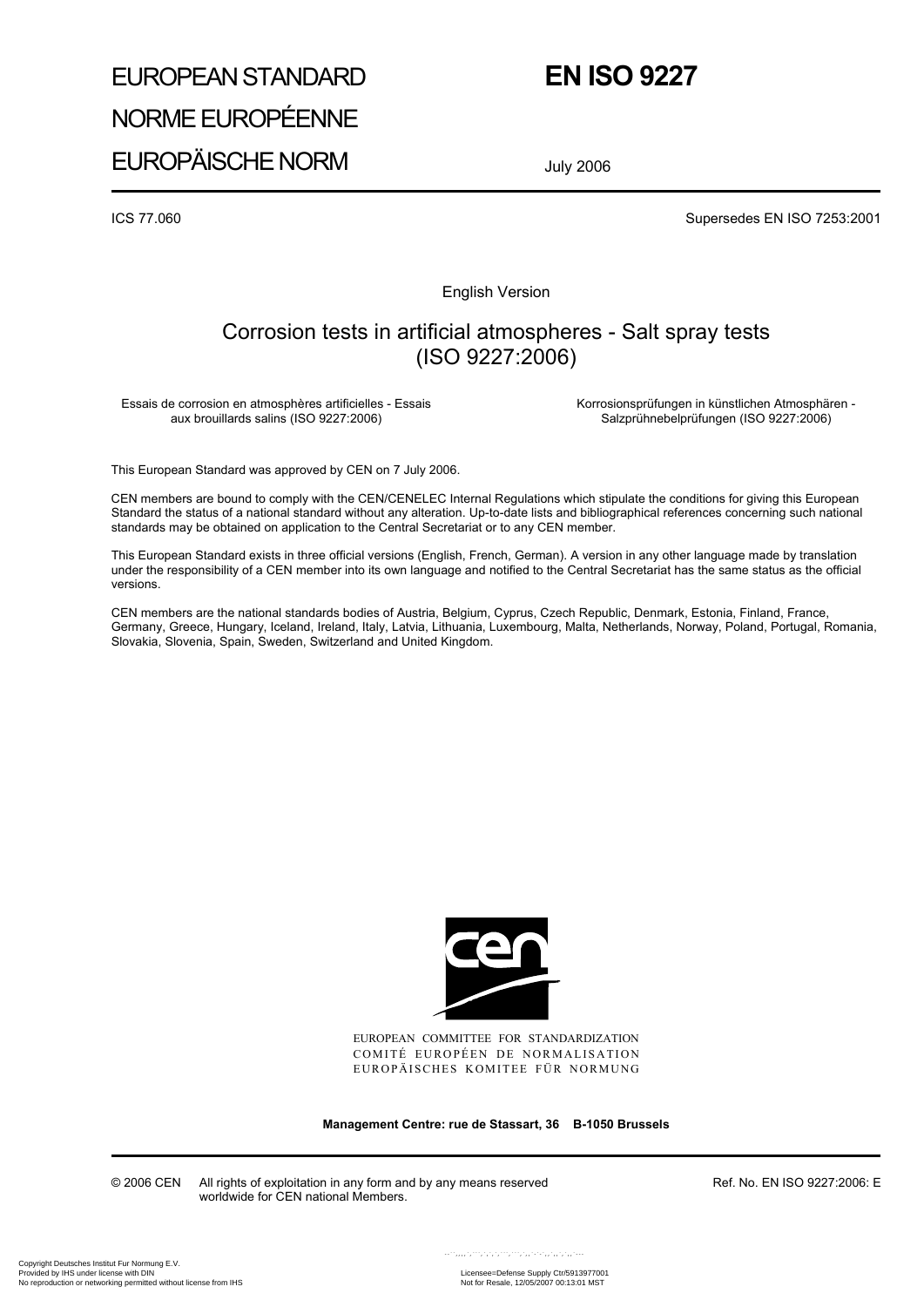# **Foreword**

This document (EN ISO 9227:2006) has been prepared by Technical Committee ISO/TC 35 "Paints and varnishes" in collaboration with Technical Committee CEN/TC 139 "Paints and varnishes", the secretariat of which is held by DIN.

This European Standard shall be given the status of a national standard, either by publication of an identical text or by endorsement, at the latest by January 2007, and conflicting national standards shall be withdrawn at the latest by January 2007.

This document supersedes EN ISO 7253:2001.

According to the CEN/CENELEC Internal Regulations, the national standards organizations of the following countries are bound to implement this European Standard: Austria, Belgium, Cyprus, Czech Republic, Denmark, Estonia, Finland, France, Germany, Greece, Hungary, Iceland, Ireland, Italy, Latvia, Lithuania, Luxembourg, Malta, Netherlands, Norway, Poland, Portugal, Romania, Slovakia, Slovenia, Spain, Sweden, Switzerland and United Kingdom.

#### **Endorsement notice**

The text of ISO 9227:2006 has been approved by CEN as EN ISO 9227:2006 without any modifications.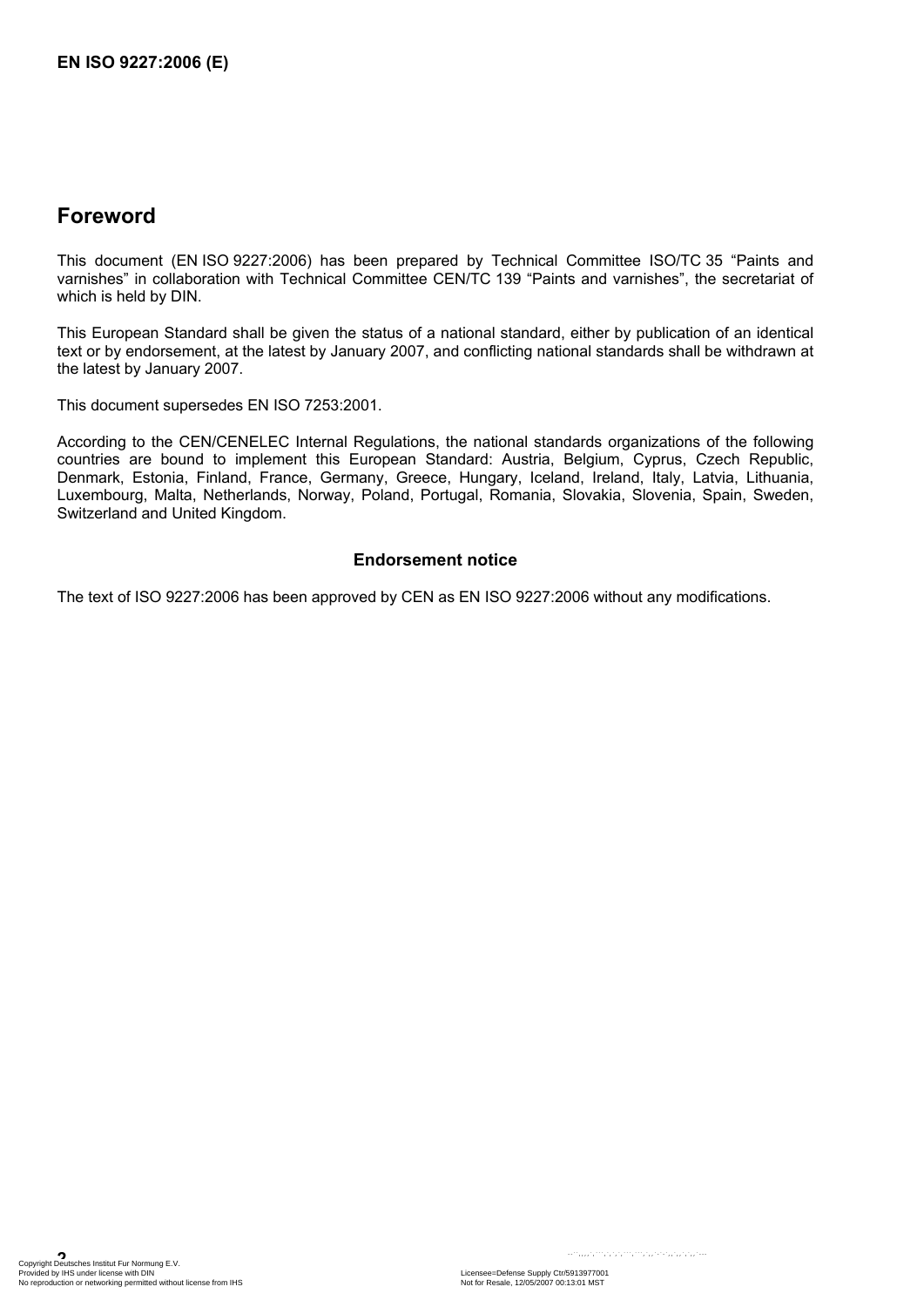# **Contents**

| 1                                           |                                                                                                |  |
|---------------------------------------------|------------------------------------------------------------------------------------------------|--|
| $\mathbf{2}$                                |                                                                                                |  |
| 3<br>3.1<br>3.2<br>3.3                      |                                                                                                |  |
| 4<br>4.1<br>4.2<br>4.3<br>4.4<br>4.5<br>4.6 |                                                                                                |  |
| 5<br>5.1<br>5.2<br>5.3<br>5.4               |                                                                                                |  |
| 6                                           |                                                                                                |  |
| 7                                           |                                                                                                |  |
| 8                                           |                                                                                                |  |
| 9                                           |                                                                                                |  |
| 10                                          |                                                                                                |  |
| 11                                          |                                                                                                |  |
| 12                                          |                                                                                                |  |
|                                             | Annex A (informative) Schematic diagram of one possible design of spray cabinet with means for |  |
|                                             | Annex B (informative) Complementary method for evaluation of the corrosivity of the cabinet by |  |
|                                             |                                                                                                |  |
|                                             | Annex D (normative) Required supplementary information for testing test panels                 |  |
|                                             |                                                                                                |  |

 $\left\langle \varphi_{\alpha}^{(1)},\varphi_{\alpha}^{(1)},\varphi_{\alpha}^{(2)},\varphi_{\alpha}^{(3)},\varphi_{\alpha}^{(4)},\varphi_{\alpha}^{(5)},\varphi_{\alpha}^{(6)},\varphi_{\alpha}^{(6)},\varphi_{\alpha}^{(7)},\varphi_{\alpha}^{(8)},\varphi_{\alpha}^{(8)},\varphi_{\alpha}^{(8)},\varphi_{\alpha}^{(8)},\varphi_{\alpha}^{(8)},\varphi_{\alpha}^{(8)},\varphi_{\alpha}^{(8)},\varphi_{\alpha}^{(8)},\varphi_{\alpha}^{(8)},\varphi_{\alpha}^{(8)},\varphi_{\alpha}$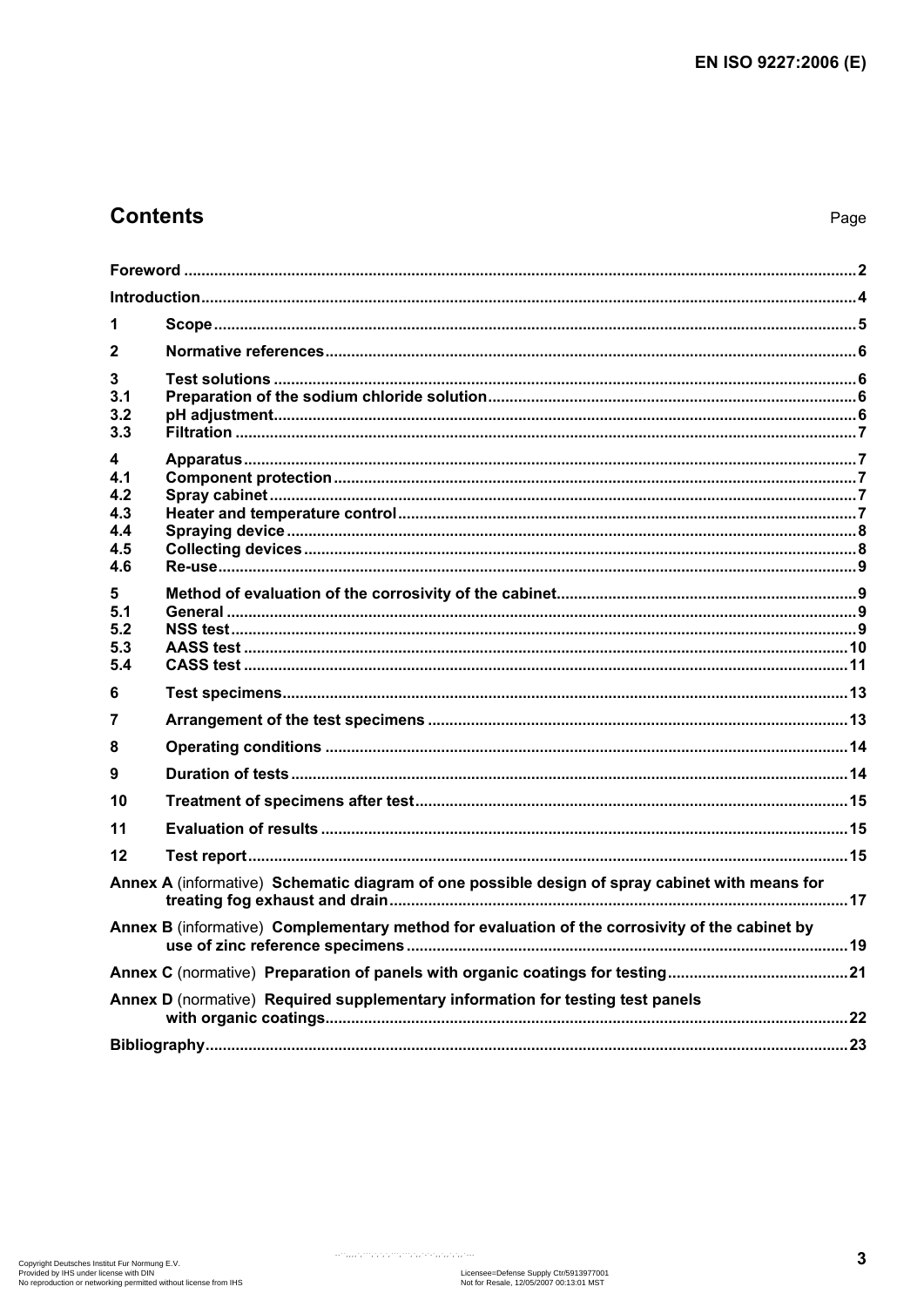# **Introduction**

There is seldom a direct relation between resistance to the action of salt spray and resistance to corrosion in other media, because several factors influencing the progress of corrosion, such as the formation of protective films, vary greatly with the conditions encountered. Therefore, the test results should not be regarded as a direct guide to the corrosion resistance of the tested metallic materials, in all environments where these materials may be used. Also, the performance of different materials, during the test should not be taken as a direct guide to the corrosion resistance of these materials in service.  $\cdot,\cdot,\cdot,\cdot,\cdot,\cdot,\cdot,\cdot,\cdot$ 

Nevertheless, the method described gives a means of checking that the comparative quality of a metallic material, with or without corrosion protection, is maintained.

Salt spray tests are generally suitable as corrosion protection tests for rapid analysis for discontinuities, pores and damage in organic and inorganic coatings. In addition, for quality control purposes, comparison can be made between specimens coated with the same coating. As comparative tests, however, salt spray tests are only suitable if the coatings are sufficiently similar in nature.

It is often not possible to use results gained from salt spray testing as a comparative guide to the long-term behaviour of different coating systems, as the corrosion stress during these tests differs significantly from the corrosion stresses encountered in practice.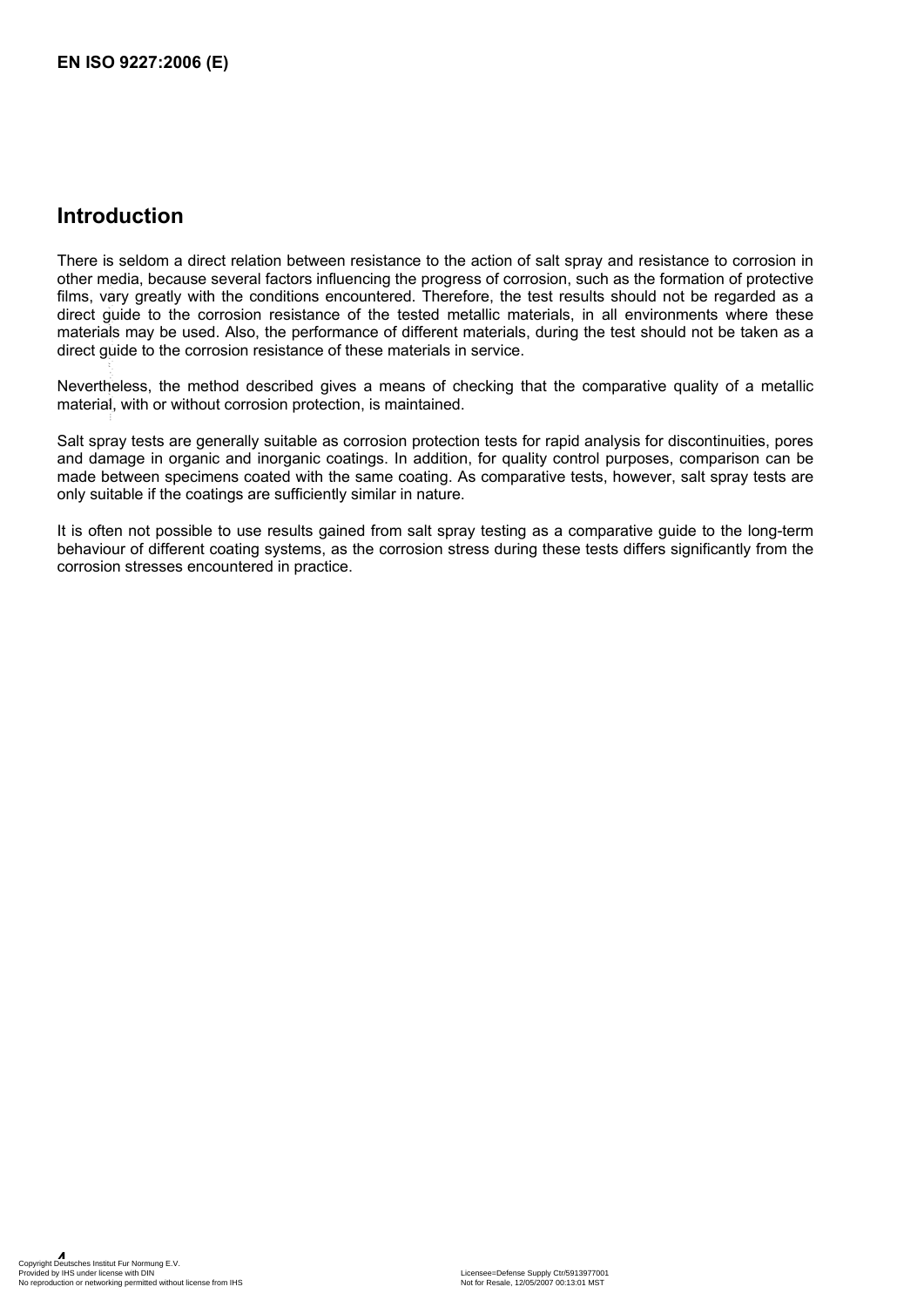### **1 Scope**

This International Standard specifies the apparatus, the reagents and the procedure to be used in conducting the neutral salt spray (NSS), acetic acid salt spray (AASS) and copper-accelerated acetic acid salt spray (CASS) tests for assessment of the corrosion resistance of metallic materials, with or without permanent or temporary corrosion protection.

It also describes the method employed to evaluate the corrosivity of the test-cabinet environment.

It does not specify the dimensions of test specimens, the exposure period to be used for a particular product, or the interpretation of results. Such details are provided in the appropriate product specifications.

The salt spray tests are particularly useful for detecting discontinuities, such as pores and other defects in certain metallic, organic, anodic oxide and conversion coatings.

The neutral salt spray test applies to:

- metals and their alloys;
- ⎯ metallic coatings (anodic and cathodic);
- conversion coatings;
- anodic oxide coatings;
- ⎯ organic coatings on metallic materials.

The acetic acid salt spray test is especially useful for testing decorative coatings of copper + nickel + chromium, or nickel + chromium. It has also been found suitable for testing anodic coatings on aluminum.

The copper-accelerated acetic acid salt spray test is useful for testing decorative coatings of copper + nickel + chromium, or nickel + chromium. It has also been found suitable for testing anodic coatings on aluminum. --``,,,,`,```,`,`,`,```,```,`,,`-`-`,,`,,`,`,,`---

The salt spray methods are all suitable for checking that the comparative quality of a metallic material, with or without corrosion protection, is maintained. They are not intended to be used for comparative testing, to rank different materials relative to each other with respect to corrosion resistance.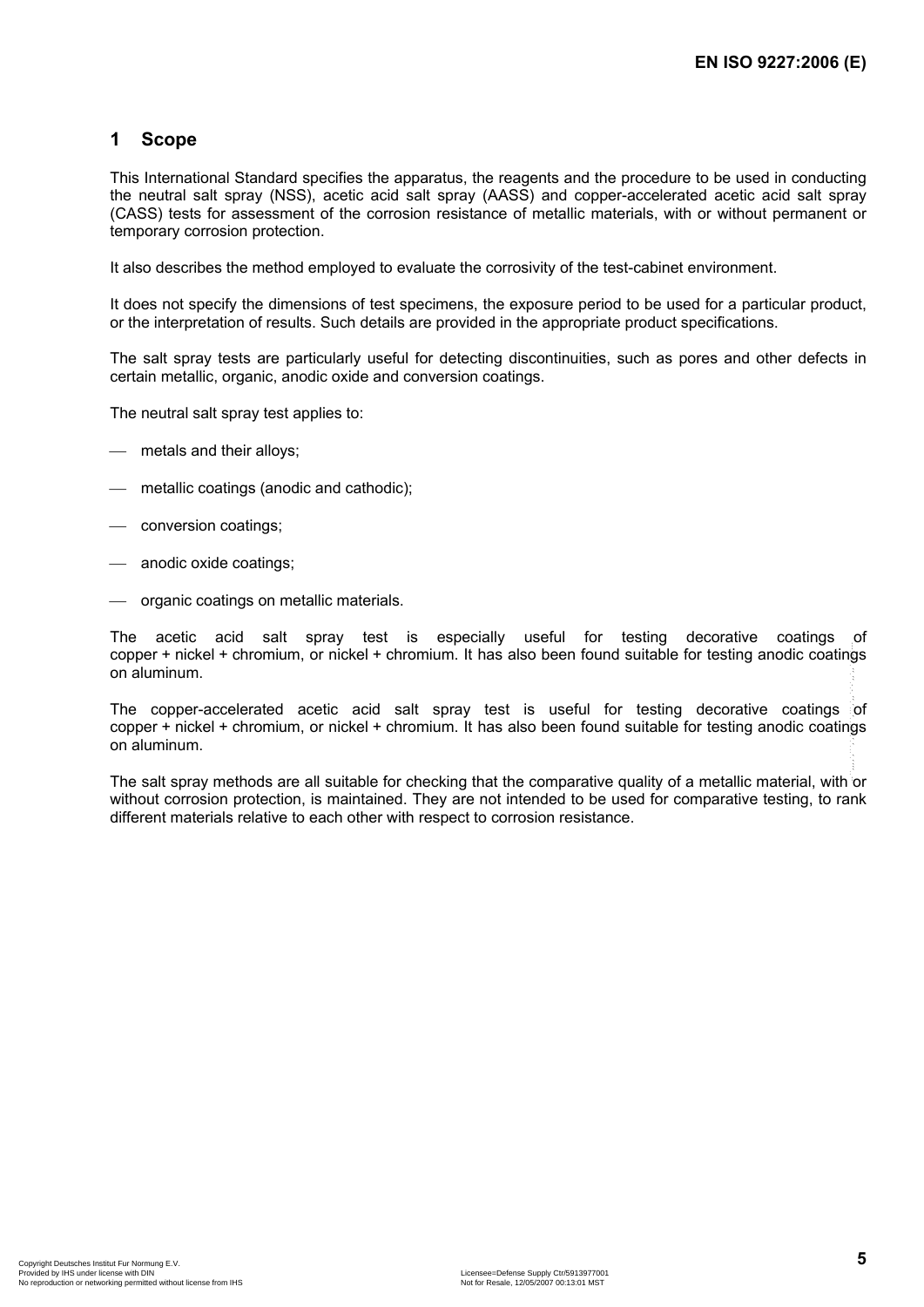### **2 Normative references**

The following referenced documents are indispensable for the application of this document. For dated references, only the edition cited applies. For undated references, the latest edition of the referenced document (including any amendments) applies. --``,,,,`,```,`,`,`,```,```,`,,`-`-`,,`,,`,`,,`---

ISO 1514:2004, *Paints and varnishes — Standard panels for testing*

ISO 2808:—1), *Paints and varnishes — Determination of film thickness*

ISO 3574:1999, *Cold-reduced carbon steel sheet of commercial and drawing qualities*

ISO 8407:— 2 ), *Corrosion of metals and alloys — Removal of corrosion products from corrosion test specimens*

ISO 17872:—3), *Paints and varnishes — Guidelines for the introduction of scribe marks through coatings on metallic panels for corrosion testing*

### **3 Test solutions**

#### **3.1 Preparation of the sodium chloride solution**

Dissolve a sufficient mass of sodium chloride in distilled or deionized water with a conductivity not higher than 20 µS/cm at 25 °C ± 2 °C to produce a concentration of 50  $q/l \pm 5 q/l$ . The sodium chloride concentration of the sprayed solution collected shall be 50 g/l  $\pm$  5 g/l. The specific gravity range for a 50 g/l  $\pm$  5 g/l solution is 1,029 to 1,036 at 25 °C.

The sodium chloride shall contain less than 0,001 % mass fraction of copper and less than 0,001 % mass fraction of nickel, as determined by atomic absorption spectrophotometry or another analytical method of similar sensitivity. It shall not contain more than 0,1 % of a mass fraction of sodium iodide, or more than 0,5 % of a mass fraction of total impurities calculated for dry salt.

NOTE If the pH of prepared solution at  $25 \degree C \pm 2 \degree C$  is outside the range 6,0 to 7,0, investigate the presence of undesirable impurities in the salt and/or the water.

#### **3.2 pH adjustment**

#### **3.2.1 pH of the salt solution**

Adjust the pH of the salt solution to the desired value on the basis of the pH of the sprayed solution collected.

#### **3.2.2 NSS test**

Adjust the pH of the salt solution (3.1) so that the pH of the sprayed solution collected within the test cabinet (4.2) is 6,5 to 7,2 at 25 °C  $\pm$  2 °C. Check the pH using electrometric measurement or in routine checks, with a short-range pH paper, which can be read in increments or 0,3 pH units or less. Make any necessary correction by adding hydrochloric acid, sodium hydroxide or sodium bicarbonate solution of analytical grade.

- 1) To be published. (Revision of ISO 2808:1997)
- 2) To be published. (Revision of ISO 8407:1991)
- 3) To be published.

l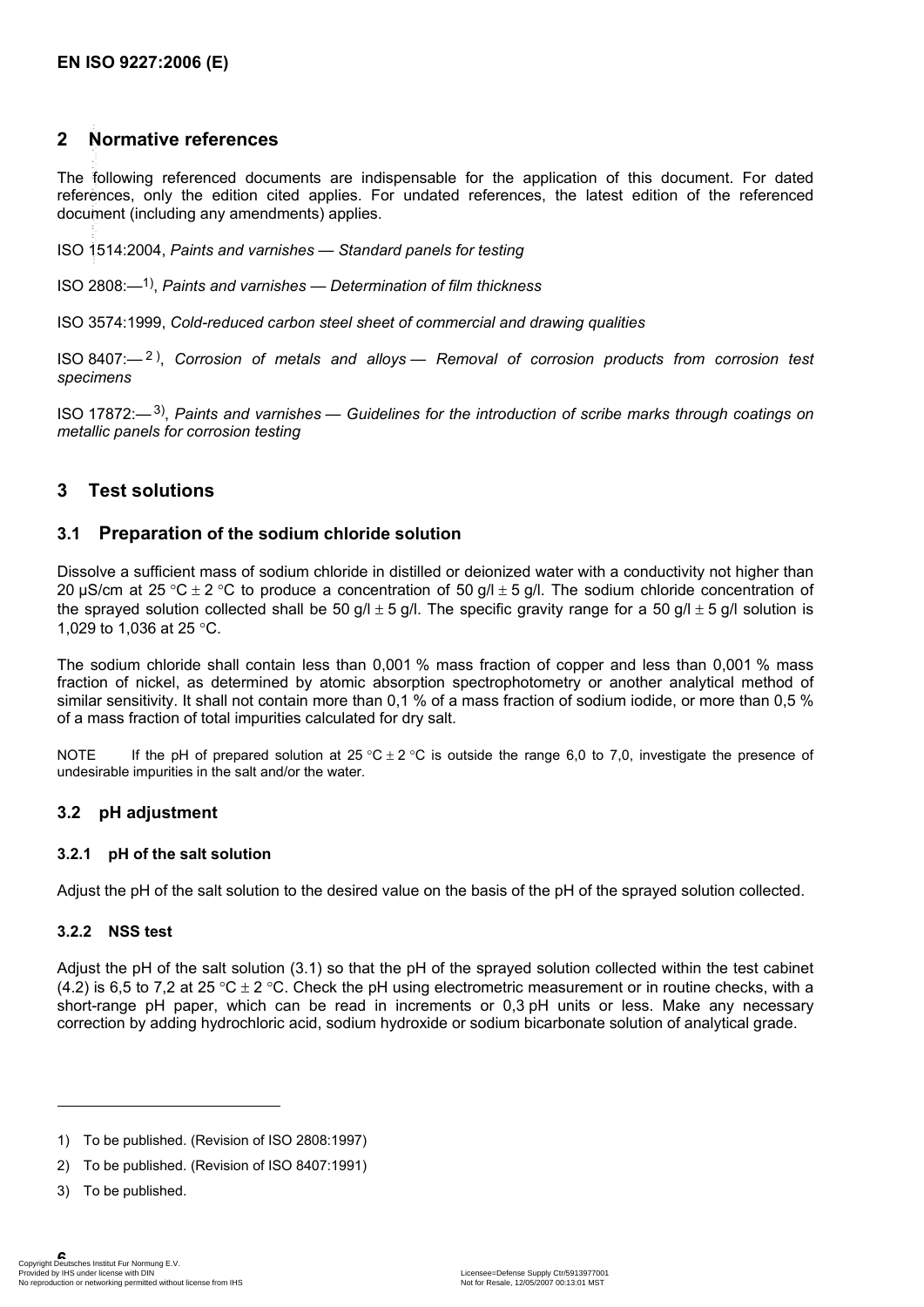Possible changes in pH may result from loss of carbon dioxide from the solution when it is sprayed. Such changes may be avoided by reducing the carbon dioxide content of the solution by, for example, heating it to a temperature above 35 °C before it is placed in the apparatus, or by making the solution using freshly boiled water.

#### **3.2.3 AASS test**

Add a sufficient amount of glacial acetic acid to the salt solution (3.1) to ensure that the pH of samples of sprayed solution collected in the test cabinet (4.2) is between 3,1 and 3,3. If the pH of the solution initially prepared is 3,0 to 3,1, the pH of the sprayed solution is likely to be within the specified limits. Check the pH using electrometric measurement at  $25 \text{ °C} \pm 2 \text{ °C}$ , or, in routine checks, with a short-range pH paper which can be read in increments of 0,1 pH units or less. Make any necessary correction by adding glacial acetic acid or sodium hydroxide of analytical grade.

#### **3.2.4 CASS test**

Dissolve a sufficient mass of copper(II) chloride dihydrate (CuCl<sub>2</sub>⋅2H<sub>2</sub>O) in the salt solution (3.1) to produce a concentration of 0,26 g/l  $\pm$  0,02 g/l [equivalent to (0,205  $\pm$  0,015) g of CuCl<sub>2</sub> per litre].

Adjust the pH using the procedures described in 3.2.2.

#### **3.3 Filtration**

If necessary, filter the solution before placing it in the reservoir of the apparatus, to remove any solid matter which might block the apertures of the spraying device.

#### **4 Apparatus**

#### **4.1 Component protection**

All components in contact with the spray or the test solution shall be made of, or lined with, materials resistant to corrosion by the sprayed solution and which do not influence the corrosivity of the sprayed test solutions.

#### **4.2 Spray cabinet**

The cabinet shall have a capacity of not less than  $0.4 \text{ m}^3$  since, with smaller volumes, difficulties have been experienced in ensuring an even distribution of spray. For large-capacity cabinets, it is necessary to ensure that the conditions of homogeneity and distribution of the spray are met. The upper parts of the cabinet shall be designed so that drops of sprayed solution formed on its surface do not fall on the specimens being tested.

The size and shape of the cabinet shall be such that the collection rate of solution in the cabinet is within the limits specified in Table 2, measured as specified in 8.3.

It is preferred that the apparatus has a means to properly treat the fog after the test, prior to releasing it from the building for environmental conservation, and also to drain water prior to discharging it to the drainage system. --``,,,,`,```,`,`,`,```,```,`,,`-`-`,,`,,`,`,,`---

NOTE A schematic diagram of one possible design of spray cabinet is shown in Annex A.

#### **4.3 Heater and temperature control**

An appropriate system maintains the cabinet and its contents at the specified temperature (see Table 2). The temperature shall be measured at least 100 mm from the walls.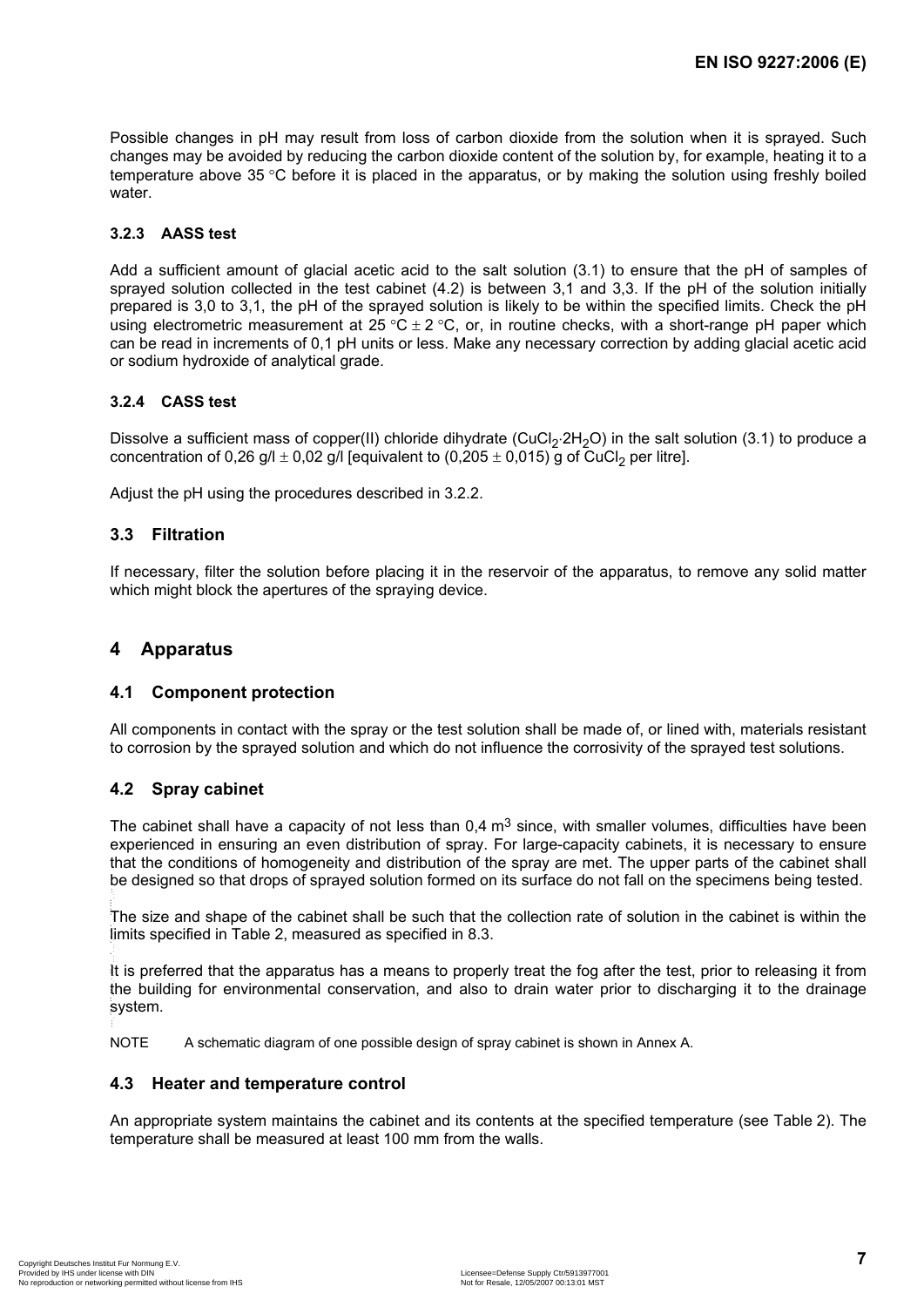### **4.4 Spraying device**

The device for spraying the salt solution comprises a supply of clean air, of controlled pressure and humidity, a reservoir to contain the solution to be sprayed, and one or more atomizers.

The compressed air supplied to the atomizers shall be passed through a filter to remove all traces of oil or solid matter, and the atomizing pressure shall be at an overpressure of 70 kPa  $^{4)}$  to 170 kPa.

NOTE Atomizing nozzles may have a "critical pressure" at which an abnormal increase in the corrosiveness of the salt spray occurs. If the "critical pressure" of a nozzle has not been established with certainty, control of fluctuations in the air pressure within  $\pm$  0.7 kPa, by installation of a suitable pressure regulator valve, minimizes the possibility that the nozzle will be operated at its "critical pressure".

In order to prevent evaporation of water from the sprayed droplets, the air shall be humidified before entering the atomizer, by passage through a saturation tower containing hot distilled water or deionized water at a temperature 10 °C above that of the cabinet. The appropriate temperature depends on the pressure used and on the type of atomizer nozzle and shall be adjusted so that the rate of collection of spray in the cabinet, and the concentration of the collected spray, are kept within the specified limits (see 8.3). In Table 1, guiding values for the hot water temperature in the saturation tower at different pressures are given. The level of the water shall be maintained automatically to ensure adequate humidification.

| Atomizing<br>over-pressure | Guiding values for temperature, °C, of the hot water<br>in the saturation tower when performing the different<br>salt spray tests |                                                     |  |
|----------------------------|-----------------------------------------------------------------------------------------------------------------------------------|-----------------------------------------------------|--|
| kPa                        | <b>Neutral salt spray (NSS)</b><br>and acetic acid salt spray<br>(AASS)                                                           | Copper-accelerated acetic<br>acid salt spray (CASS) |  |
| 70                         | 45                                                                                                                                | 61                                                  |  |
| 84                         | 46                                                                                                                                | 63                                                  |  |
| 98                         | 48                                                                                                                                | 64                                                  |  |
| 112                        | 49                                                                                                                                | 66                                                  |  |
| 126                        | 50                                                                                                                                | 67                                                  |  |
| 140                        | 52                                                                                                                                | 69                                                  |  |

**Table 1 — Guiding values for the temperature of the hot water in the saturation tower** 

The atomizers shall be made of inert material. Baffles may be used to prevent direct impact of spray on the test specimens, and the use of adjustable baffles is helpful in obtaining uniform distribution of the spray within the cabinet. For this purpose, a dispersion tower equipped with an atomizer may also be helpful. The level of the salt solution in the salt reservoir shall be maintained automatically to ensure uniform spray delivery throughout the test.

### **4.5 Collecting devices**

At least two suitable collecting devices shall be available, consisting of funnels made of chemically inert material, with the stems inserted into graduated cylinders or other similar containers. Suitable funnels have a diameter of 100 mm, which corresponds to a collecting area of approximately 80 cm2. The collecting devices shall be placed in the zone of the cabinet where the test specimens are placed, one close to an inlet of spray and one remote from an inlet. They shall be placed so that only mist, and not liquid falling from specimens or from parts of the cabinet, is collected.

```
4) 1 \text{ kPa} = 1 \text{ kN/m}^2 = 0.01 \text{ atm} = 0.01 \text{ bar} = 0.145 \text{ psi}.
```
l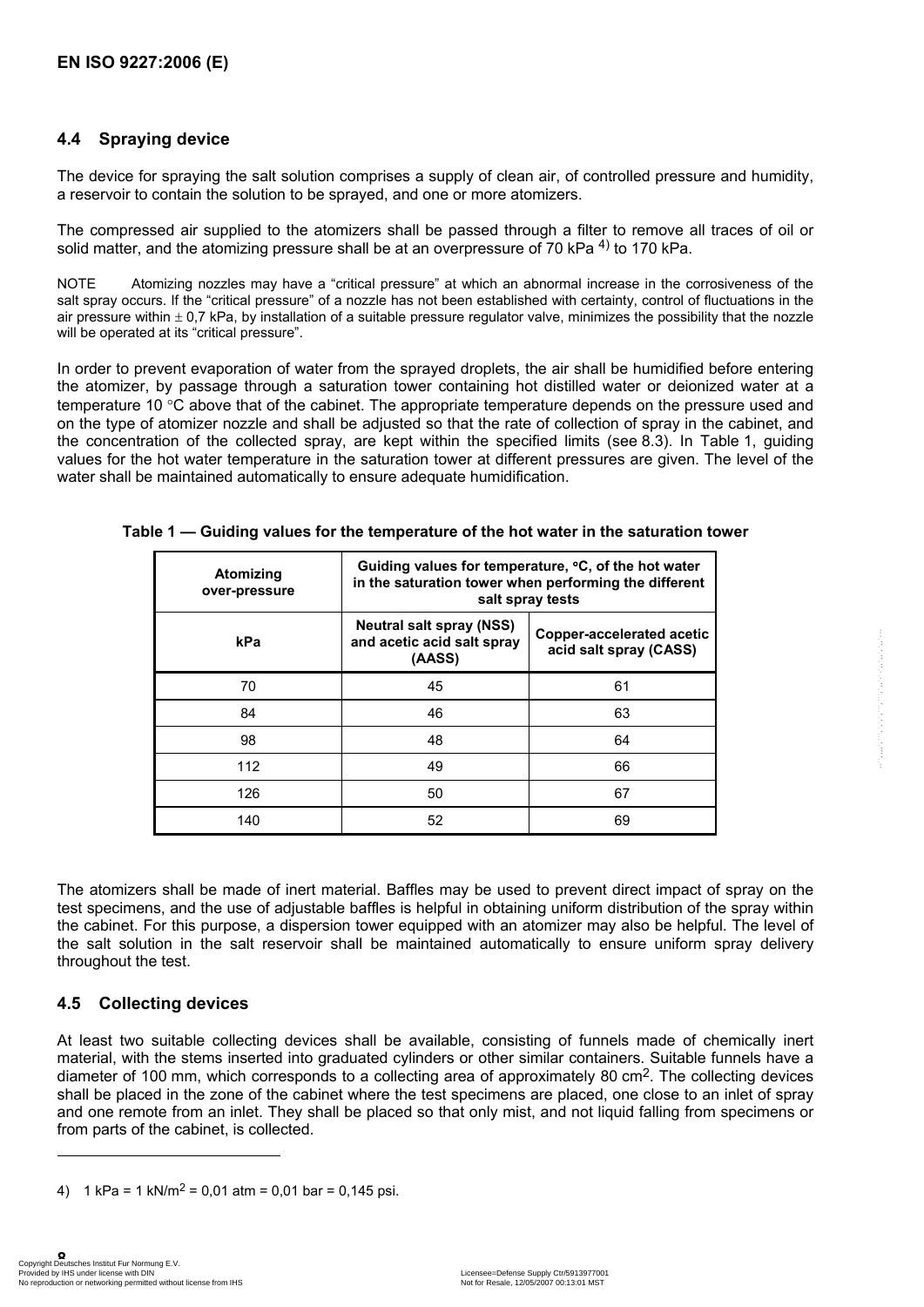#### **4.6 Re-use**

If the cabinet has been used once for an AASS or CASS test, or has been used for any other purpose with a solution differing from that specified for the NSS test, it shall not be used for the NSS test.

It is nearly impossible to clean a cabinet that was once used for AASS or CASS testing so that it can be used for a NSS test. However, in this circumstance, the equipment shall be thoroughly cleaned, and then checked by the method described in Clause 5; particularly ensuring that the pH of the collected solution is correct throughout the entire spraying period. After this procedure, the specimens to be tested are placed in the cabinet.

### **5 Method of evaluation of the corrosivity of the cabinet**

#### **5.1 General**

To check the reproducibility and repeatability of the test results for one piece of apparatus, or for similar items of apparatus in different laboratories, it is necessary to verify the apparatus at regular intervals as described in 5.2 to 5.4.

NOTE During permanent operation, a reasonable time period between two checks of the corrosivity of the apparatus is generally considered to be 3 months.

To determine the corrosivity of the tests, reference-metal specimens of steel shall be used.

As a complement to reference-metal specimens made of steel, high-purity zinc reference-metal specimens may also be exposed in the tests, to determine the corrosivity against this metal as described in Annex B.

#### **5.2 NSS test**

#### **5.2.1 Reference specimens**

To verify the apparatus, use four or six reference specimens of  $1 \text{ mm} \pm 0.2 \text{ mm}$  thickness and 150 mm  $\times$  70 mm, of CR4 grade steel in accordance with ISO 3574, with an essentially faultless surface  $5$ . and a matt finish (arithmetically mean deviation of the profile  $Ra = 0.8 \mu m \pm 0.3 \mu m$ ). Cut these reference specimens from cold-rolled plates or strips.

Clean the reference specimens carefully, immediately before testing. Besides the specification given in 6.2 and 6.3, cleaning shall eliminate all those traces (dirt, oil or other foreign matter), which could influence the test results.

Thoroughly clean the reference specimens with an appropriate organic solvent (such as a hydrocarbon with a boiling point between 60 °C and 120 °C) using a clean soft brush or an ultrasonic cleaning device. Carry out the cleaning in a vessel full of solvent. After cleaning, rinse the reference specimens with fresh solvent and then dry them.

Determine the mass of the reference specimens to  $\pm$  1 mg. Protect one face of the reference specimens with a removable coating, for example an adhesive plastic film. The edges of the reference test specimens may be protected by the adhesive tape as well.

1

<sup>5) &</sup>quot;Essentially faultless" means free from pores, marks, scratches and any light colouration.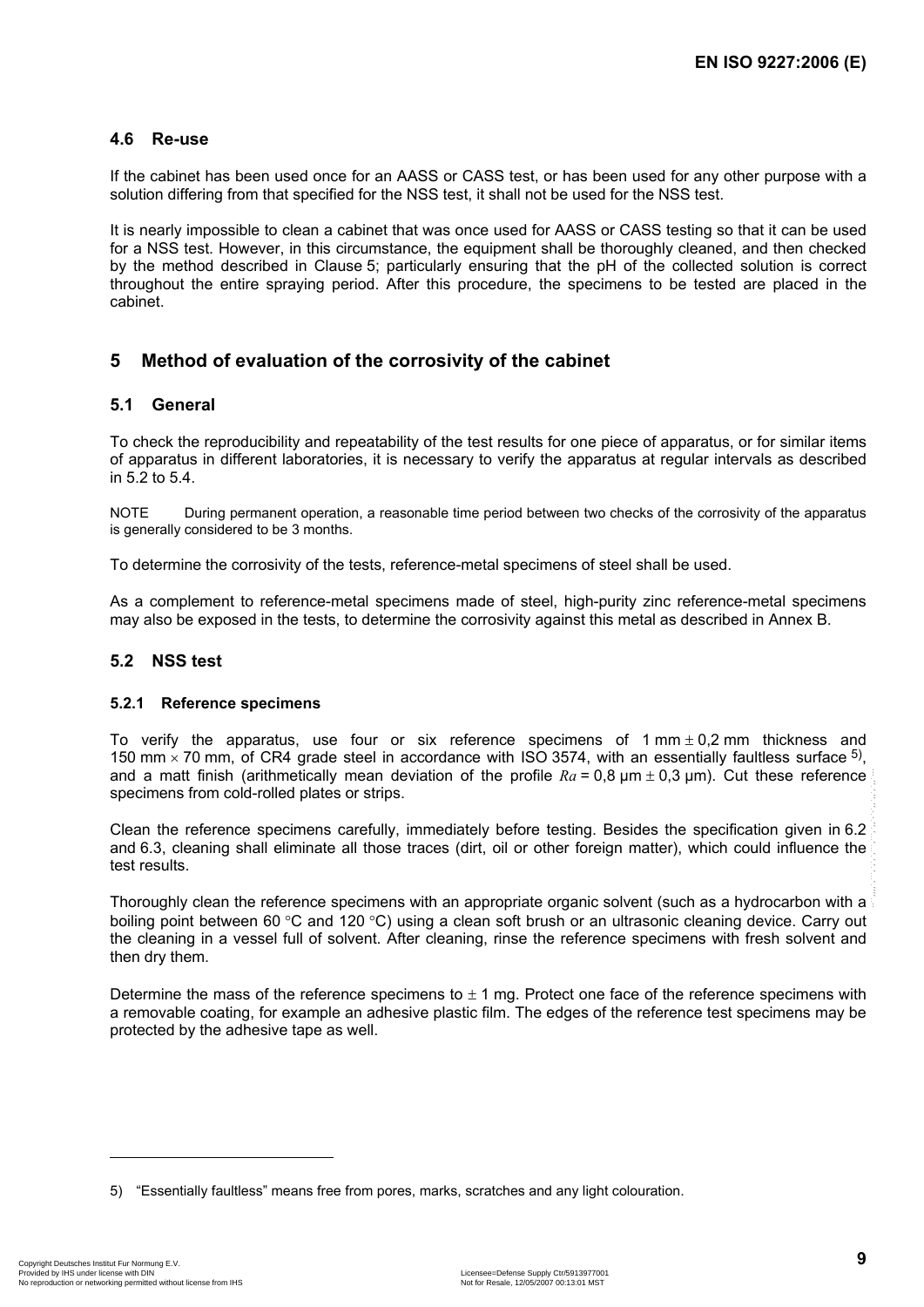#### **5.2.2 Arrangement of the reference specimens**

Position four steel reference specimens in four quadrants (if six specimens are available, place them in six different positions including four quadrants) in the zone of the cabinet where the test specimens are placed, with the unprotected face upwards, and at an angle of  $20^{\circ} \pm 5^{\circ}$  from the vertical.

The support for the reference specimens shall be made of, or coated with, inert materials such as plastics. The lower edge of the reference specimens shall be level with the top of the salt spray collector. The test duration shall be 48 h.

Test specimens of types different from the reference specimens shall not be placed in the test cabinet during the verification procedure.

#### **5.2.3 Determination of mass loss (mass per area)**

At the end of the test, immediately take the reference specimens out of the test cabinet and remove the protective coating. Remove the corrosion products by mechanical and chemical cleaning as described in ISO 8407. Use, for chemical cleaning, a solution with a mass fraction of 20 % of diammonium citrate  $[(NH_4)_2HC_6H_5O_7]$  (recognized analytical grade) in water for 10 min at 23 °C.

After each stripping, thoroughly clean the reference specimens at ambient temperature with water, then with ethanol, followed by drying.

Weigh the reference specimens to the nearest 1 mg. Divide the determined mass loss by the area of the exposed surface area of the reference specimen, to assess the metal mass loss per square metre of the reference specimen.

It is recommended to use freshly prepared solution during every procedure for removal of corrosion products.

NOTE The corrosion products may also be removed by chemical cleaning as described in ISO 8407, and by using a solution with a volume fraction of 50 % of hydrochloric acid ( $\rho_{20}$  = 1,18 g/ml), of recognized analytical grade, in water, the latter also containing 3,5 g/l of hexamethylene tetramine as a corrosion inhibitor.

#### **5.2.4 Checking of NSS apparatus operation**

The operation of the test apparatus is satisfactory if the mass loss of each reference specimen is 70  $\pm$  20 g/m<sup>2</sup> for 48 h operation using steel reference specimens  $6$ ).

#### **5.3 AASS test**

#### **5.3.1 Reference specimens**

To verify the apparatus, use four or six reference specimens of  $1 \text{ mm} \pm 0.2 \text{ mm}$  thickness and 150 mm  $\times$  70 mm, of CR4 grade steel in accordance with ISO 3574, with an essentially faultless surface<sup>7)</sup>, and a matt finish (arithmetically mean deviation of the profile  $Ra = 0.8 \mu m \pm 0.3 \mu m$ ). Cut these reference specimens from cold-rolled plates or strips.

Clean the reference specimens carefully, immediately before testing. Besides the specification given in 6.2 and 6.3, cleaning shall eliminate all those traces (dirt, oil or other foreign matter) which could influence the test results.

Thoroughly clean the reference specimens with an appropriate organic solvent (such as a hydrocarbon with a boiling point between 60 °C and 120 °C) using a clean soft brush or an ultrasonic cleaning device. Carry out

l

<sup>6)</sup> See Bibliography, Reference [21].

<sup>7) &</sup>quot;Essentially faultless" means free from pores, marks, scratches and any light colouration.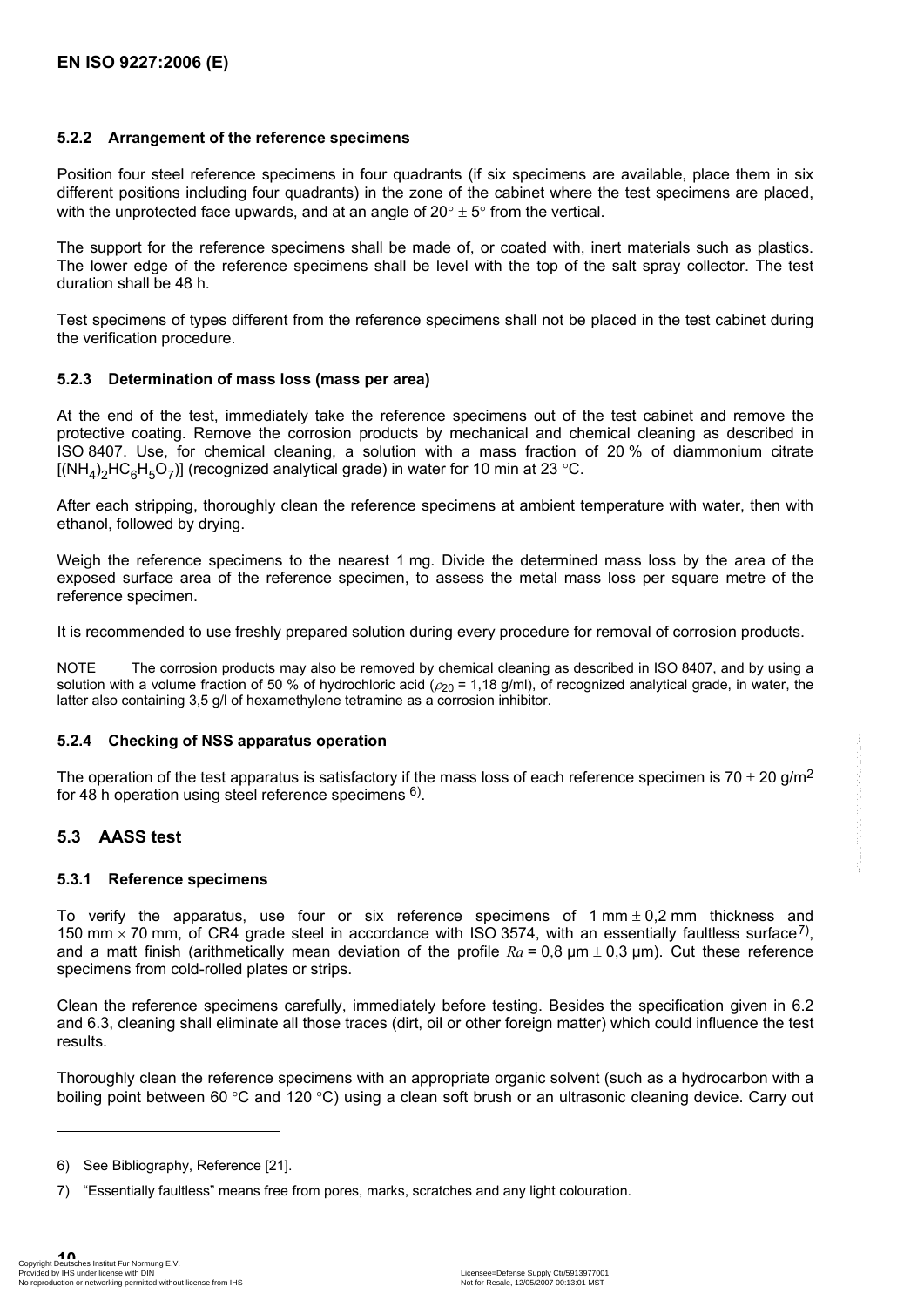the cleaning in a vessel full of solvent. After cleaning, rinse the reference specimens with fresh solvent, and then dry them.

Determine the mass of the reference specimens to  $\pm$  1 mg. Protect one face of the reference specimens with a removable coating, for example an adhesive plastic film. The edges of the reference test specimens may be protected by the adhesive tape as well

#### **5.3.2 Arrangement of the reference specimens**

Position four steel reference specimens in four quadrants (if six specimens are available, place them in six different positions including four quadrants) in the zone of the cabinet where the test specimens are placed, with the unprotected face upwards, and at an angle of  $20^{\circ} \pm 5^{\circ}$  from the vertical.

The support for the reference specimens shall be made of, or coated with, inert materials such as plastics. The lower edge of the reference specimens shall be level with the top of the salt spray collector. The test duration shall be 24 h. --``,,,,`,```,`,`,`,```,```,`,,`-`-`,,`,,`,`,,`---

Test specimens of types different from the reference specimens shall not be placed in the test cabinet during the verification procedure.

#### **5.3.3 Determination of mass loss (mass per area)**

At the end of the test, immediately take the reference specimens out of the test cabinet and remove the protective coating. Remove the corrosion products by mechanical and chemical cleaning as described in ISO 8407. Use, for chemical cleaning, a solution with a mass fraction of 20 % of diammonium citrate  $[(NH<sub>4</sub>)<sub>2</sub>HC<sub>6</sub>H<sub>5</sub>O<sub>7</sub>)]$  (recognized analytical grade) in water for 10 min at 23 °C.

After each stripping, thoroughly clean the reference specimens at ambient temperature with water, then with ethanol, followed by drying.

Weigh the reference specimens to the nearest 1 mg. Divide the determined mass loss by the area of the exposed surface area of the reference specimen, to assess the metal mass loss per square metre of the reference specimen.

It is recommended to use freshly prepared solution during every procedure for removal of corrosion products.

NOTE The corrosion products may also be removed by chemical cleaning as described in ISO 8407 and by using a solution with a volume fraction of 50 % of hydrochloric acid ( $\rho_{20}$  = 1,18 g/ml), of recognized analytical grade, in water, the latter also containing 3,5 g per litre of hexamethylene tetramine as a corrosion inhibitor.

#### **5.3.4 Checking of AASS apparatus operation**

The operation of the test apparatus is satisfactory if the mass loss of each reference specimen is 40  $\pm$  10 g/m<sup>2</sup> for 24 h operation using steel reference specimens <sup>8)</sup>.

#### **5.4 CASS test**

#### **5.4.1 Reference specimens**

To verify the apparatus, use four or six reference specimens of  $1 \text{ mm} \pm 0.2 \text{ mm}$  thickness and 150 mm  $\times$  70 mm, of CR4 grade steel in accordance with ISO 3574, with an essentially faultless surface  $9$ , and a matt finish (arithmetically mean deviation of the profile  $Ra = 0.8 \mu m \pm 0.3 \mu m$ ). Cut these reference specimens from cold-rolled plates or strips.

1

<sup>8)</sup> See Bibliography, Reference [21].

<sup>9) &</sup>quot;Essentially faultless" means free from pores, marks, scratches and any light colouration.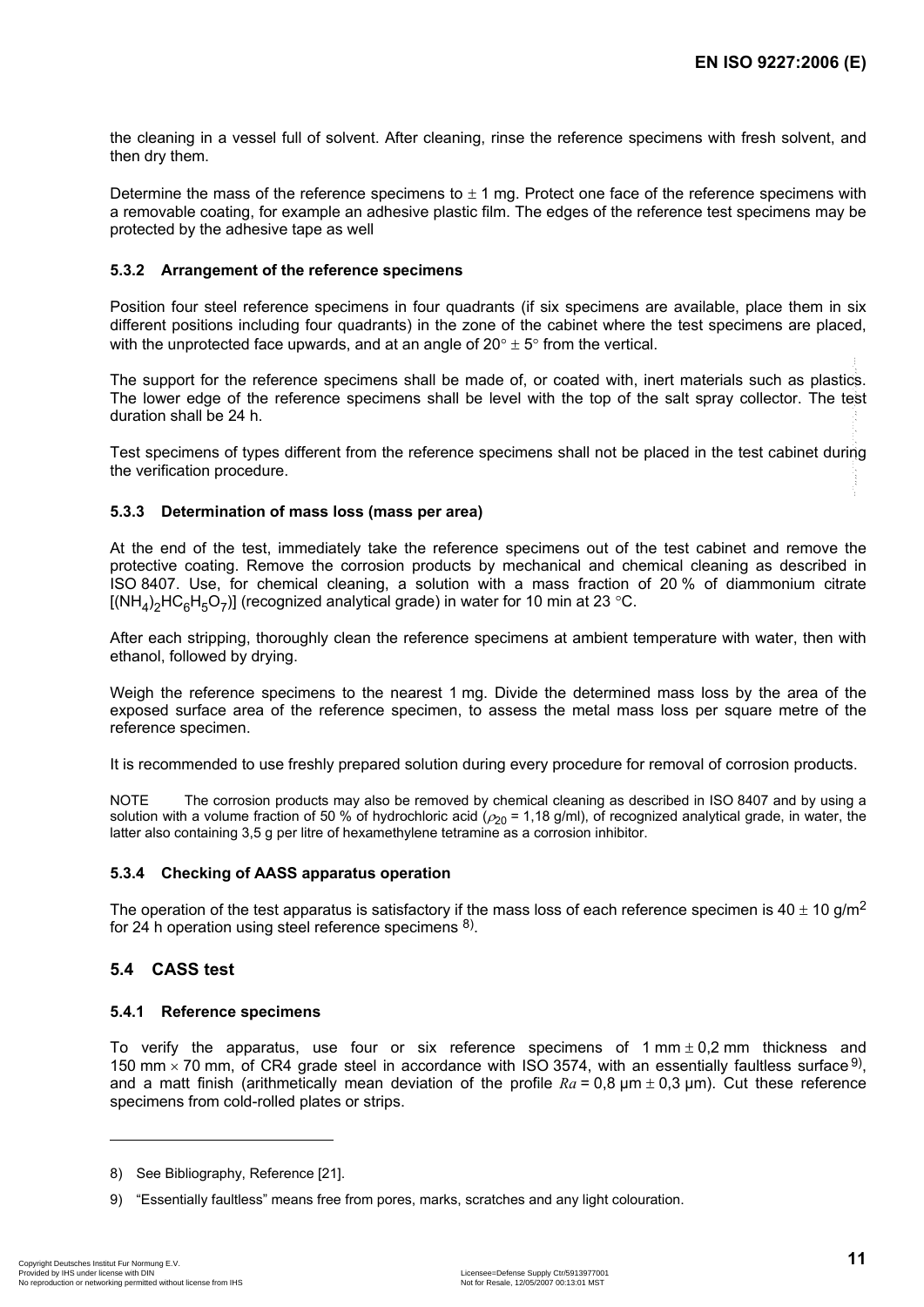Clean the reference specimens carefully, immediately before testing. Besides the specification given in 6.2 and 6.3, cleaning shall eliminate all those traces (dirt, oil or other foreign matter), which could influence the test results.

Thoroughly clean the reference specimens with an appropriate organic solvent (such as a hydrocarbon with a boiling point between 60 °C and 120 °C) using a clean soft brush or an ultrasonic cleaning device. Carry out the cleaning in a vessel full of solvent. After cleaning, rinse the reference specimens with fresh solvent, then dry them.

Determine the mass of the reference specimens to  $\pm$  1 mg. Protect one face of the reference specimens with a removable coating, for example an adhesive plastic film. The edges of the reference test specimens may be protected by the adhesive tape as well.

#### **5.4.2 Arrangement of the reference specimens**

Position four steel reference specimens in four quadrants (if six specimens are available, place them in six different positions including four quadrants) in the zone of the cabinet where the test specimens are placed, with the unprotected face upwards, and at an angle of  $20^{\circ} \pm 5^{\circ}$  from the vertical.

The support for the reference specimens shall be made of, or coated with, inert materials such as plastics. The lower edge of the reference specimens shall be level with the top of the salt spray collector. The test duration is 24 h.

Test specimens of types different from the reference specimens shall not be placed in the test chamber during the verification procedure.

#### **5.4.3 Determination of mass loss (mass per area)**

At the end of the test, immediately take the reference specimens out of the test cabinet and remove the protective coating. Remove the corrosion products by mechanical and chemical cleaning as described in ISO 8407. Use, for chemical cleaning, a solution with a mass fraction of 20 % of diammonium citrate  $[(NH<sub>4</sub>)<sub>2</sub>HC<sub>6</sub>H<sub>5</sub>O<sub>7</sub>)]$  (recognized analytical grade) in water for 10 min at 23 °C.

After each stripping, thoroughly clean the reference specimens at ambient temperature with water, then with ethanol, followed by drying.

Weigh the reference specimens to the nearest 1 mg. Divide the determined mass loss by the area of the exposed surface area of the reference specimen, to assess the metal mass loss per square metre of the reference specimen.

It is recommended to use freshly prepared solution during every procedure for removal of corrosion products.

NOTE The corrosion products may also be removed by chemical cleaning as described in ISO 8407, and by using a solution with a volume fraction of 50 % of hydrochloric acid ( $\rho_{20}$  = 1,18 g/ml), of recognized analytical grade, in water, the latter also containing 3,5 g per litre of hexamethylene tetramine as a corrosion inhibitor.

#### **5.4.4 Checking of CASS apparatus operation**

The operation of the test apparatus is satisfactory if the mass loss of each reference specimen is 55  $\pm$  15 g/m<sup>2</sup> for 24 h operation using steel reference specimens 10).

l

<sup>10)</sup> See Bibliography, Reference [21].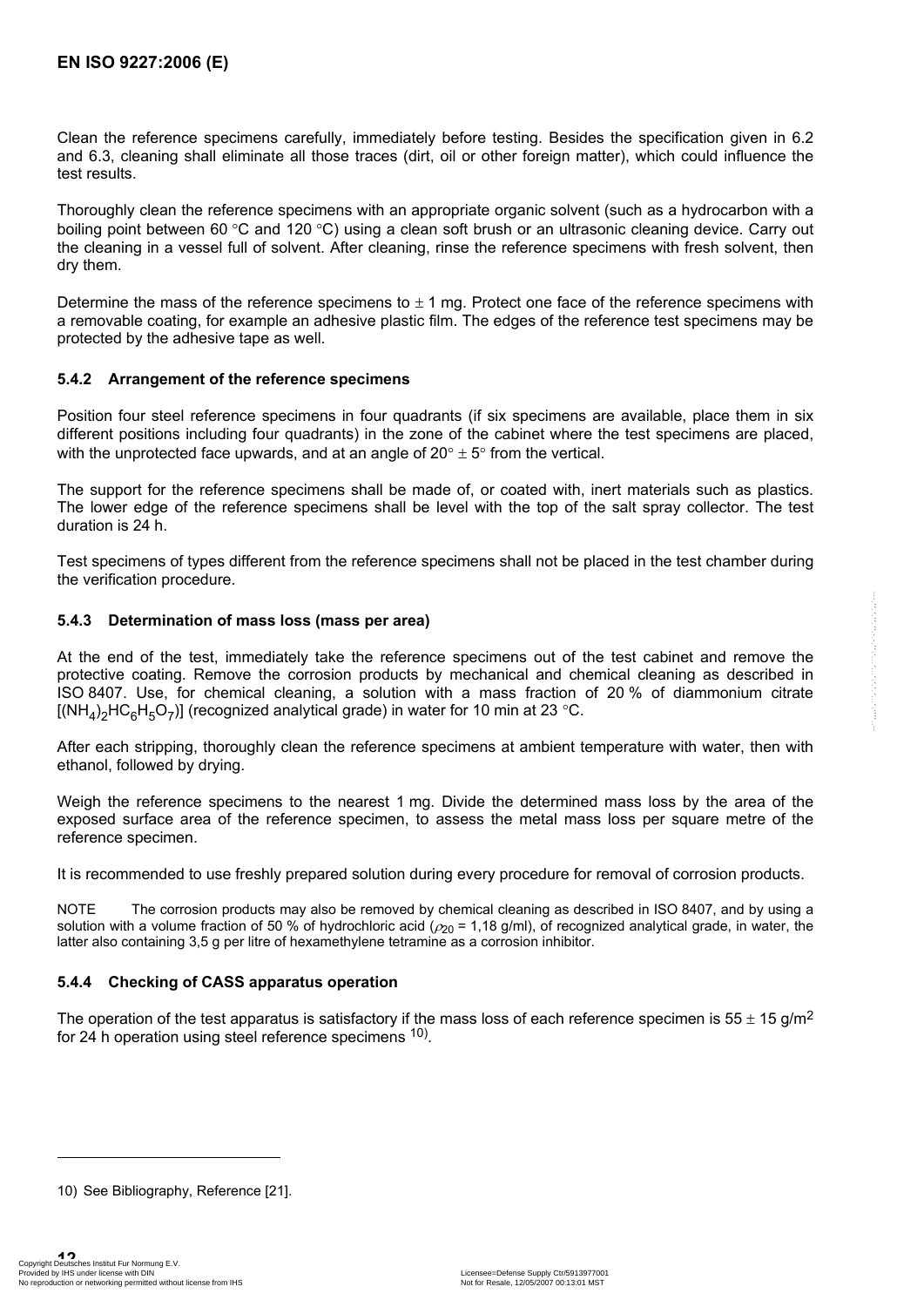### **6 Test specimens**

**6.1** The number and type of test specimens, their shape and their dimensions shall be selected according to the specification for the material or product being tested. When not so specified, these details shall be mutually agreed between the interested parties. Unless otherwise specified or agreed, test panels with organic coating to be tested shall be made from burnished steel complying with ISO 1514, and of approximate dimensions 150 mm  $\times$  100 mm  $\times$  1 mm. Annex C describes how test panels with organic coatings are to be prepared for testing. Annex D gives supplementary information needed for testing of test panels with organic coatings.

**6.2** The test specimens shall be thoroughly cleaned before testing, if not otherwise specified. The cleaning method employed shall depend on the nature of the material, its surface and the contaminants, and shall not include the use of any abrasives or solvents which may attack the surface of the specimens.

Care shall be taken that specimens are not recontaminated after cleaning by careless handling.

**6.3** If the test specimens are cut from a larger coated article, cutting shall be carried out in such a way that the coating is not damaged in the area adjacent to the cut. Unless otherwise specified, the cut edges shall be adequately protected by coating them with a suitable material, stable under the conditions of the test, such as paint, wax or adhesive tape.

# **7 Arrangement of the test specimens**

**7.1** The test specimens shall be placed in the cabinet so that they are not in the direct line of travel of the spray from the atomizer.

**7.2** The angle at which the surface of the test specimen is exposed in the cabinet is very important. The specimen shall, in principle, be flat and placed in the cabinet facing upwards at an angle as close as possible to 20° to the vertical. This angle shall, in all cases, be within the limits 15° to 25°. In the case of irregular surfaces, for example entire components, these limits shall be adhered to as closely as possible.

**7.3** The test specimens shall be arranged so that they do not come into contact with the cabinet and so that surfaces to be tested are exposed to free circulation of spray. The specimens may be placed at different levels within the cabinet, as long as the solution does not drip from specimens or their supports at one level onto other specimens placed below. However, for a new examination or for tests with a total duration exceeding 96 h, location permutation of specimens is permitted <sup>11)</sup>.

**7.4** The supports for the test specimens shall be made of inert non-metallic material. If it is necessary to suspend specimens, the material used shall not be metallic but shall be synthetic fibre, cotton thread or other inert insulating material.

1

<sup>11)</sup> In this case, the number and frequency of the permutations are left up to the operator and shall be indicated in the test report.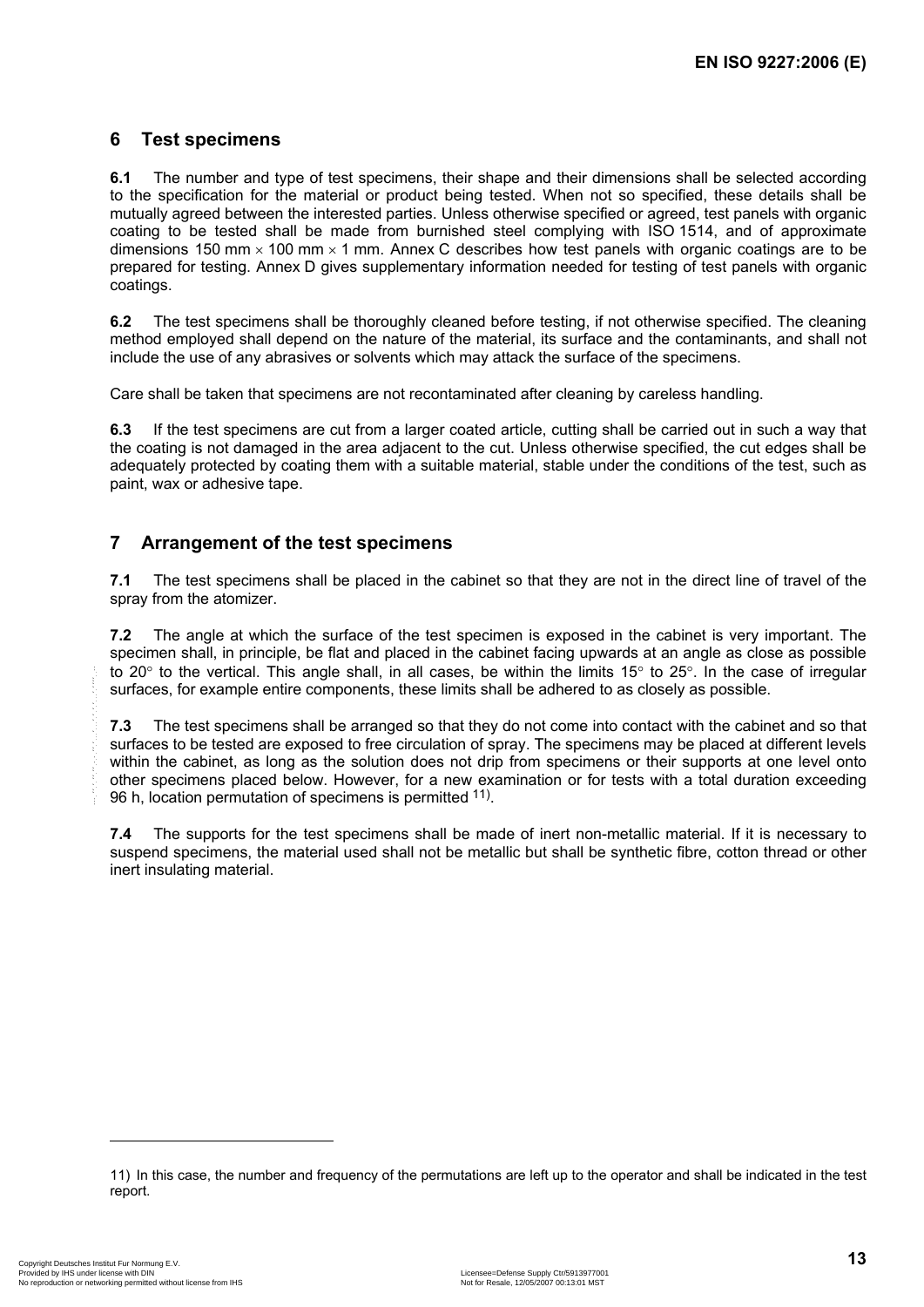### **8 Operating conditions**

#### **8.1** Operating conditions are summarized in Table 2.

| <b>Test method Item</b>                                                             | <b>Neutral salt spray</b><br>(NSS) | Acetic acid salt spray<br>(AASS) | Copper-accelerated acetic<br>acid salt spray (CASS) |
|-------------------------------------------------------------------------------------|------------------------------------|----------------------------------|-----------------------------------------------------|
| Temperature                                                                         | $35 °C + 2 °C$                     | $35 °C + 2 °C$                   | 50 °C $\pm$ 2 °C                                    |
| Average collection rate for a<br>horizontal collecting area of<br>$80 \text{ cm}^2$ | 1.5 ml/h $\pm$ 0.5 ml/h            |                                  |                                                     |
| Concentration of sodium<br>chloride (collected solution)                            | 50 g/l $\pm$ 5 g/l                 |                                  |                                                     |
| (collected solution)<br>рH                                                          | 6,5 to 7,2                         | $3.1$ to $3.3$                   | $3.1$ to $3.3$                                      |

#### **Table 2 — Operating conditions**

**8.2** Prior to a test, first check the collection rate and other test conditions in the test chamber when it is empty or completely filled with dummy specimens. After it has been confirmed that the test conditions are within a specified range, fill the test chamber with test specimens and start the test.

**8.3** The solution collected in each of the collecting devices (4.5) shall have a sodium chloride concentration and a pH value within the ranges given in Table 2.

The average rate of collection of solution in each device shall be measured over a minimum period of 24 h of continuous spraying.

**8.4** The test solution which has been sprayed shall not be re-used.

### **9 Duration of tests**

**9.1** The period of test shall be as designated by the specification covering the material or product being tested. When not specified, this period shall be agreed upon by the interested parties.

Recommended periods of exposure are 2 h, 6 h, 24 h, 48 h, 96 h, 168 h, 240 h, 480 h, 720 h and 1 000 h.

**9.2** Spraying shall not be interrupted during the prescribed test period. The cabinet shall be opened only for brief visual inspections of the test specimens in position and for replenishing the salt solution in the reservoir, if such replenishment cannot be carried out from outside the cabinet.

**9.3** If the end-point of the test depends on the appearance of the first sign of corrosion, the test specimens shall be inspected frequently. For this reason, this type of specimen should not be tested with other specimens requiring tests of predetermined durations.

**9.4** A periodic visual examination of specimens under test for a predetermined period may be made, but the surfaces under test shall not be disturbed, and the period for which the cabinet is open shall be the minimum necessary to observe and record any visible changes.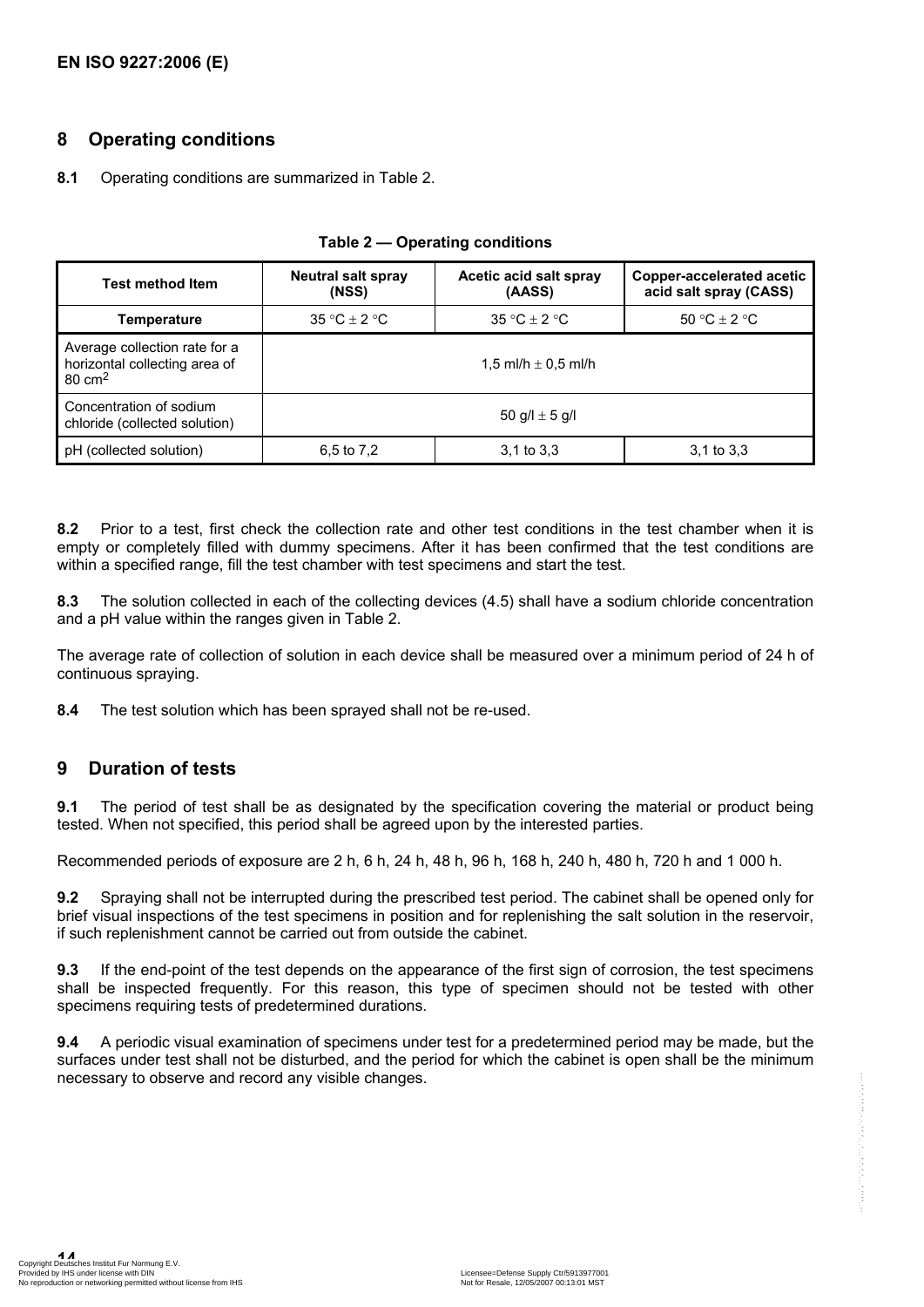### **10 Treatment of specimens after test**

At the end of the test period, remove the test specimens from the cabinet and allow them to dry for 0,5 h to 1 h before rinsing, in order to reduce the risk of removing corrosion products. Before they are examined, carefully remove the residues of spray solution from their surfaces. A suitable method is to rinse or dip the test specimens gently in clean running water, at a temperature not exceeding 40  $\degree$ C, and then to dry them immediately in a stream of air, at an overpressure not exceeding 200 kPa and at a distance of approximately 300 mm.

NOTE ISO 8407 may be used for treatment of the specimen after test.

How to treat specimens after testing should, in line with good engineering practice, be included in the test specification.

### **11 Evaluation of results**

Many different criteria for the evaluation of the test results may be applied to meet particular requirements, for example:

- a) appearance after the test;
- b) appearance after removing superficial corrosion products;
- c) number and distribution or corrosion defects, i.e. pits, cracks, blisters, rusting or creep from scratches in the case of organic coatings, etc.; these may be assessed by methods described in ISO 8993 or ISO 10289, and for organic coatings in ISO 4628, parts 1, 2, 3, 4, 5 and 8 (see Annex D);
- d) the time elapsing before the appearance of the first signs of corrosion;
- e) change in mass;
- f) alteration revealed by micrographic examination;
- g) change in mechanical properties.

NOTE It is good engineering practice to define the appropriate criteria in the specification for a coating or a product to be tested.

### **12 Test report**

**12.1** The test report shall indicate the outcome of the test according to the criteria for evaluation of results prescribed for the test. Report the result obtained for each specimen tested and, when appropriate, the average result for a group of replicate test specimens. Photographic records of the tested specimens may, if required, accompany the report.

**12.2** The test report shall contain information about the test procedure. This information may vary according to the purpose of the test and to the directions prescribed for it, but a general list of the details likely to be required is as follows:

- a) a reference to this International Standard;
- b) type and purity of salt and water used;
- c) the description of the material or product tested;
- d) dimensions and shape of the test specimen, and the nature and area of the surface tested;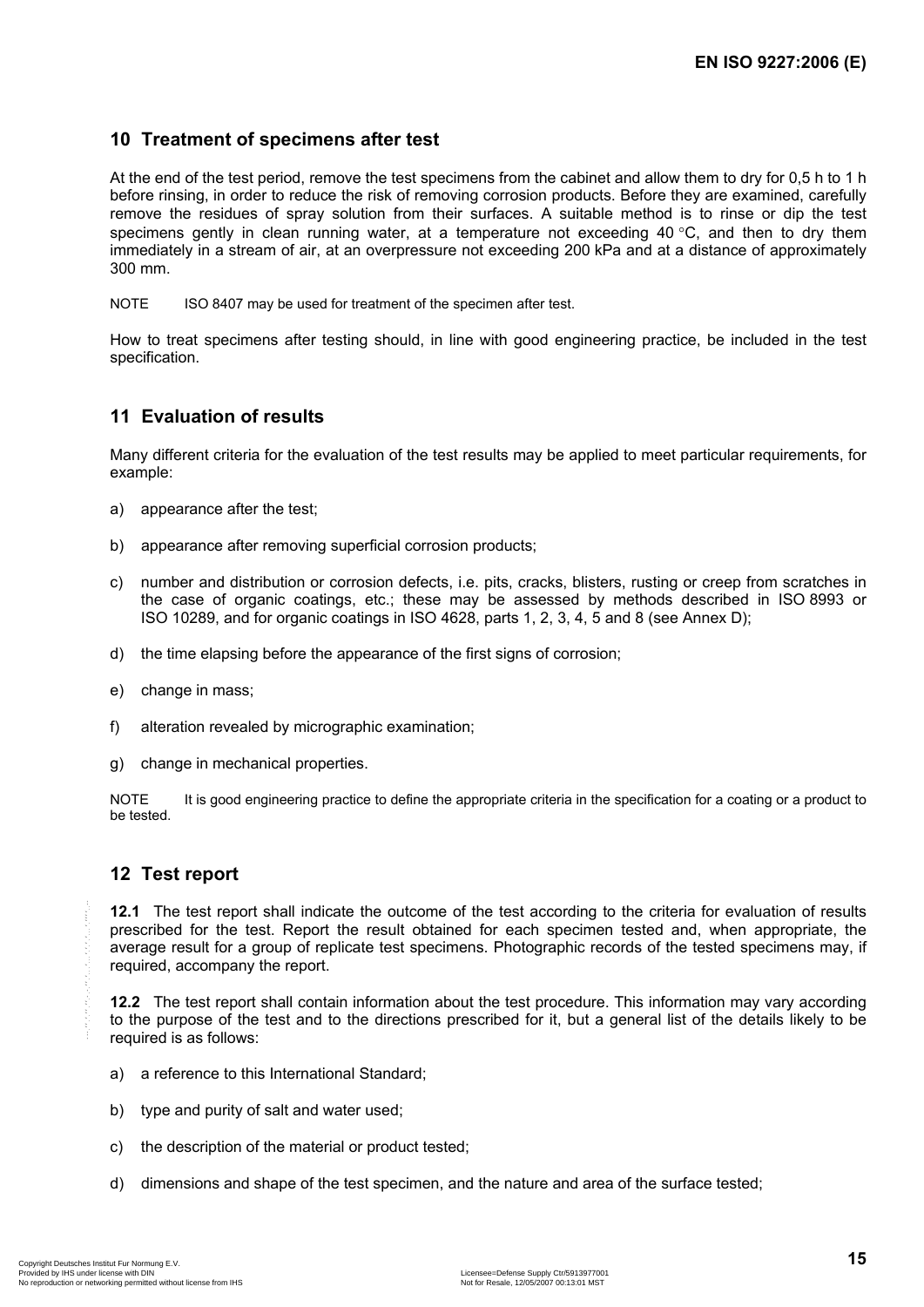- e) preparation of the test specimen, including any cleaning treatment applied and any protection given to edges or other special areas;
- f) known characteristics of any coating, with an indication of the surface area;
- g) the number of test specimens subjected to the test representing each material or product;
- h) the method used to clean test specimens after the test with, where appropriate, an indication of the loss in mass resulting from the cleaning operation;
- i) the angle at which the tested surfaces were inclined;
- j) the frequency and number of specimen location permutations, if any;
- k) the duration of the test and the results of any intermediate inspections;
- l) the properties of any reference specimens placed in the cabinet to check the stability of the operating conditions;
- m) test temperature;
- n) the volume of collected solution;
- o) pH of the test solution and the collected solution;
- p) salt concentration or density of the collected solution;
- q) result of corrosion rate of reference specimens of steel, or for both steel and zinc (mass loss, g/m2);
- r) any abnormality or incident occurring during the entire test procedure;
- s) intervals of inspection.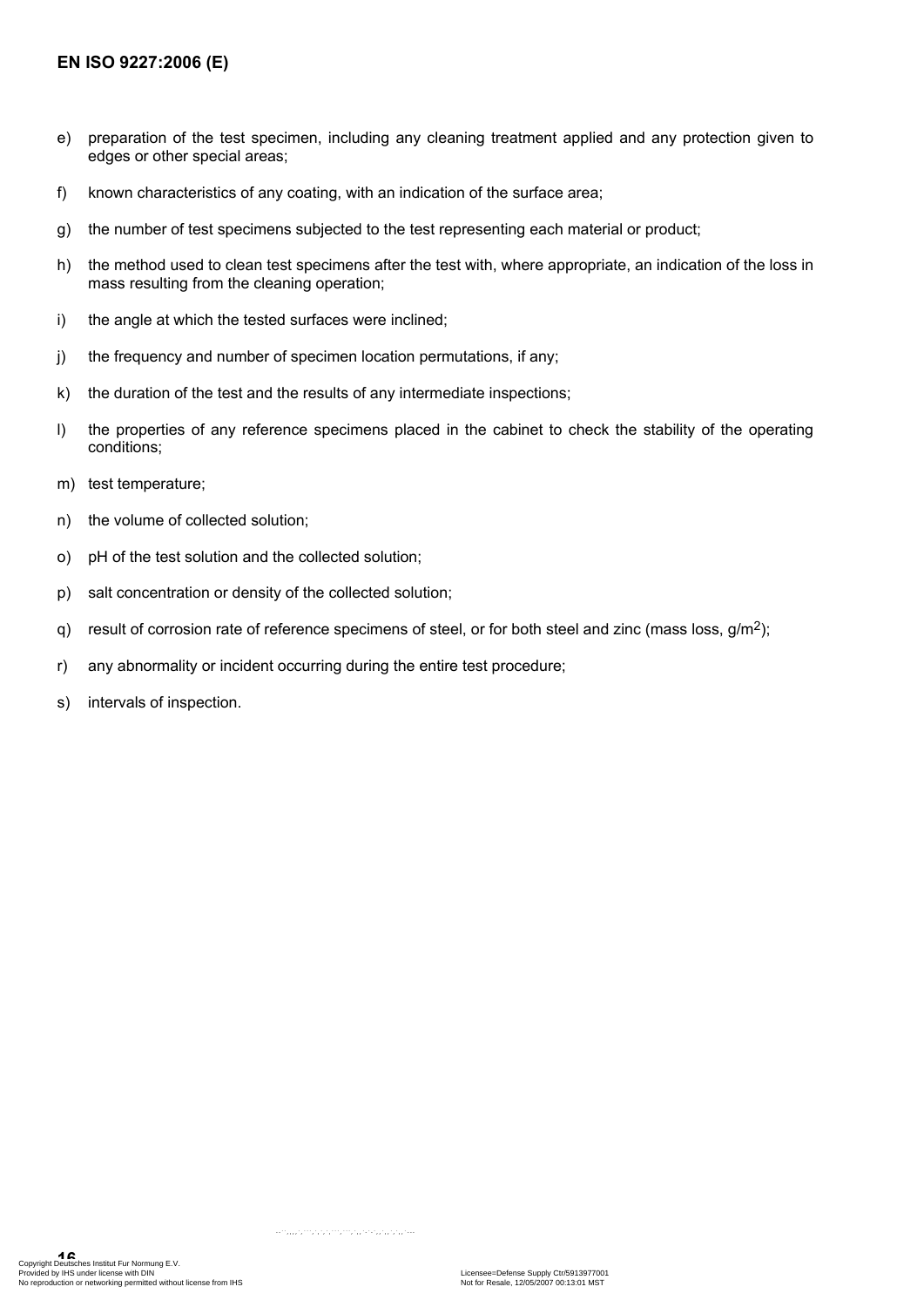# **Annex A** (informative)

# **Schematic diagram of one possible design of spray cabinet with means for treating fog exhaust and drain**



#### **a) Front view**

#### **Key**

- 1 mist dispersion tower 11 solenoid valve
- 
- 
- 
- 
- 6 test-specimen support 16 air-outlet port
- 
- 8 chamber 18 salt tray
- 
- 10 air compressor
- 
- 2 atomizer 12 pressure gauge
- 3 cover 13 solution tank
- 4 test chamber 14 temperature controls
- 5 test specimen 15 exhaust-treatment disposal
	-
- 7 fog collector 17 drain-treatment disposal
	-
- 9 air saturator 19 heating elements

### **Figure A.1**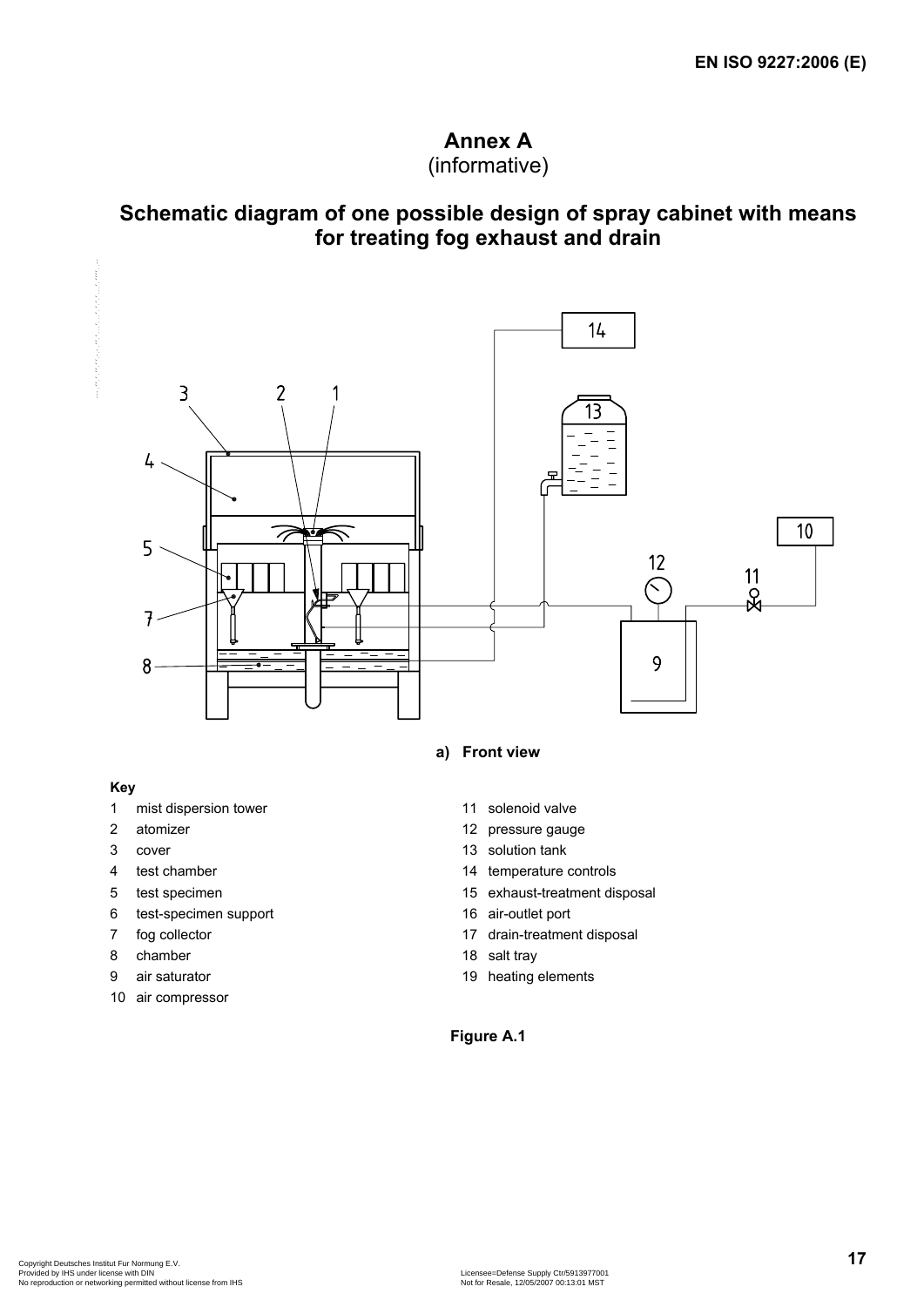

#### **Key**

- 1 mist dispersion tower 11 solenoid valve
- 
- 
- 
- 
- 6 test-specimen support 16 air-outlet port
- 
- 8 chamber 18 salt tray
- 
- 10 air compressor
- **b) Side view** 
	-
- 2 atomizer 12 pressure gauge
- 3 cover 13 solution tank
- 4 test chamber 14 temperature controls
- 5 test specimen 15 exhaust-treatment disposal
	-
- 7 fog collector 17 drain-treatment disposal
	-
- 9 air saturator 19 heating elements

**Figure A.1** (*continued*)

It is preferred that the apparatus has a means to properly treat the fog after the test, prior to releasing it from the building for environmental conservation and also to drain water prior to discharging it to the drainage.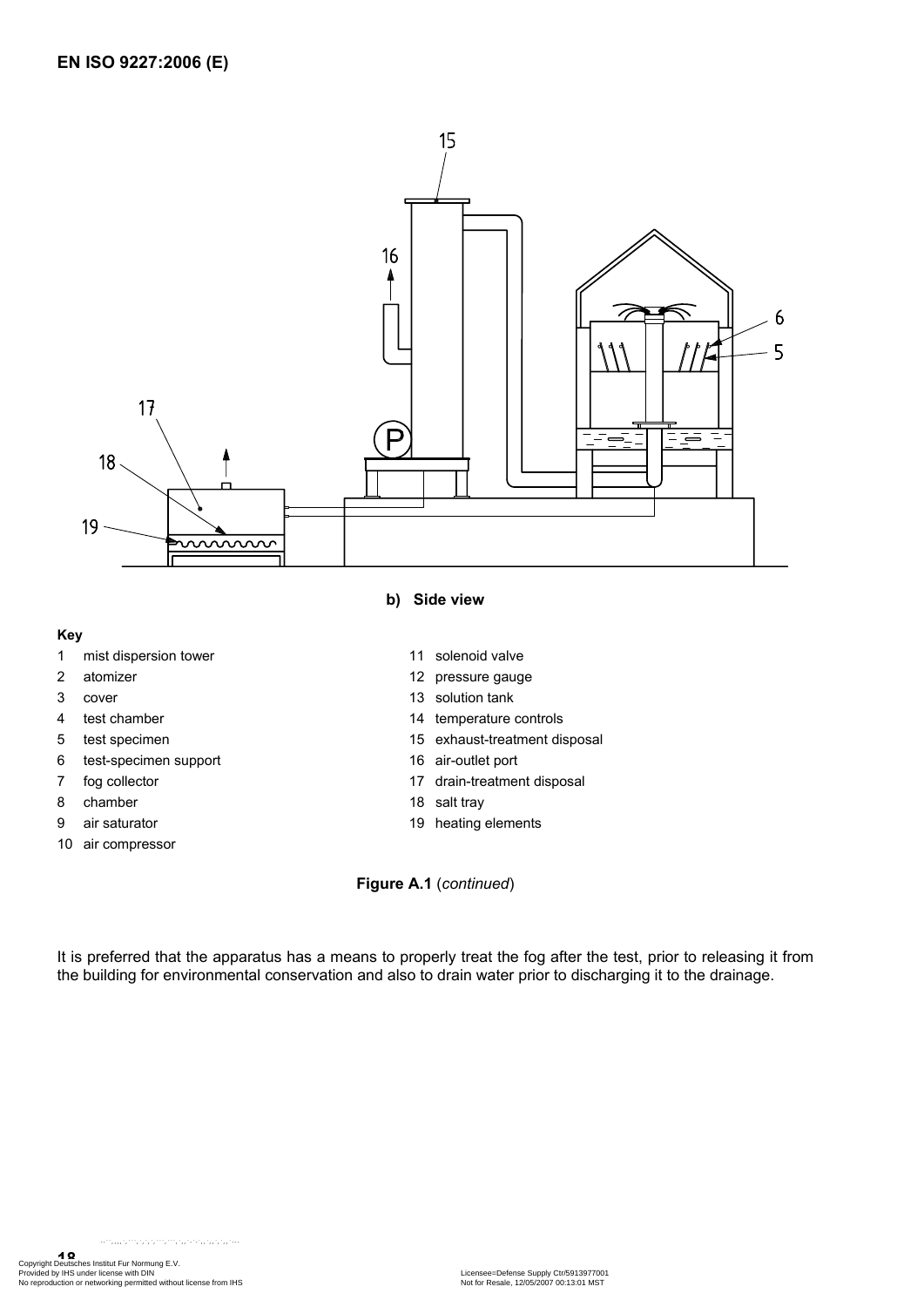# **Annex B**

# (informative)

# **Complementary method for evaluation of the corrosivity of the cabinet by use of zinc reference specimens**

# **B.1 Reference test specimen**

As a complementary method for measurement of the corrosivity of the cabinet according to this International Standard, four or six reference specimens of zinc with an impurity level of less than 0,1 %, in mass fraction, may be used.

The reference specimens shall have dimensions of 50 mm  $\times$  100 mm  $\times$  1 mm.

Before testing, the reference specimens shall be cleaned carefully with a hydrocarbon solvent, in order to remove all evidence of dirt, oil, or other foreign matter capable of influencing the result from the corrosion-rate determination. After drying, the reference specimens shall be weighed to the nearest 1 mg.

Protect one face of the reference specimens with a removable coating, for example an adhesive plastic film.

### **B.2 Arrangement of the reference specimens**

Position four reference specimens in four different quadrants (if six specimens are used, place them in six different positions including four quadrants) in the test cabinet, with the unprotected face upward, and at an angle of  $20^\circ \pm 5^\circ$  from the vertical.

The support for the reference specimens shall be made of, or coated with, inert materials such as plastic, and be placed at the same level as the test specimens.

The recommended test duration is: for the NSS test 48 h, for the AASS test 24 h and for the CASS test 24 h.

### **B.3 Determination of mass loss**

Immediately after the end of the test, firstly remove the protective coating. Then remove the corrosion products by repetitive cleaning as described in ISO 8407. Use for chemical cleaning of the zinc reference specimens a solution of saturated glycine, 250 g  $\pm$  5 g glycine, C<sub>2</sub>H<sub>5</sub>NO<sub>2</sub> (p.a.) per litre of deionized water.

The chemical cleaning procedure is preferably performed in repetitive steps of immersion of 5 min. After each immersion step, thoroughly clean the reference specimen at ambient temperature by rinsing with water and light brushing, then with acetone or ethanol, followed by drying. Weigh the reference specimen to the nearest 1 mg and plot the mass versus the actual cleaning cycle as described in ISO 8407.

NOTE For the efficient dissolution of the corrosion products during the immersion step, it is important that the solution is kept stirred. An ultrasonic bath may preferably be used for increasing the rate of dissolution.

From the plot of mass versus number of cleaning cycles, determine the true mass of the specimen after removal of the corrosion products as described in ISO 8407. Subtract this number from the initial mass of the reference specimen prior to testing, and divide the resulting number by the area of the exposed surface of the reference specimen to assess the metal mass loss per square metre of the reference specimen.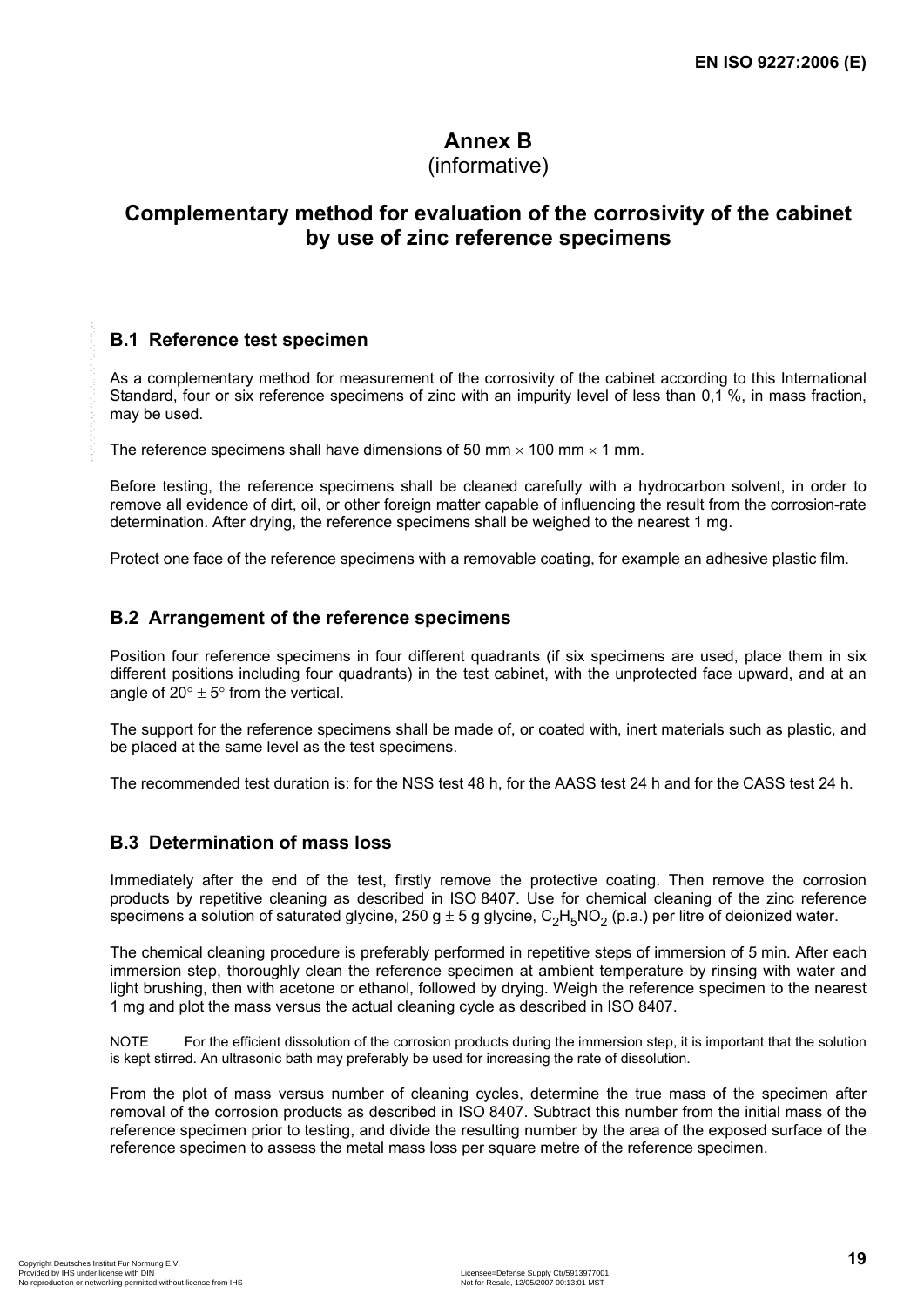# **B.4 Satisfactory performance of cabinet**

The cabinet has performed satisfactorily if the loss in mass of each steel and zinc reference specimen is within the allowed ranges given in Table B.1. --``,,,,`,```,`,`,`,```,```,`,,`-`-`,,`,,`,`,,`---

| Table B.1 — Allowed range of mass loss of the zinc and steel reference specimens during verification |
|------------------------------------------------------------------------------------------------------|
| of the corrosivity of the cabinet                                                                    |

| <b>Test method</b> | <b>Test duration</b> | Allowed range of mass loss of<br>the zinc reference specimens | Allowed range of mass loss of<br>the steel reference specimens |
|--------------------|----------------------|---------------------------------------------------------------|----------------------------------------------------------------|
|                    |                      | q/m <sup>2</sup>                                              | q/m <sup>2</sup>                                               |
| <b>NSS</b>         | 48                   | $50 \pm 25$                                                   | (see $5.2.4$ )<br>$70 \pm 20$                                  |
| AASS               | 24                   | $30 \pm 15$                                                   | (see $5.3.4$ )<br>$40 \pm 10$                                  |
| <b>CASS</b>        | 24                   | $50 \pm 20$                                                   | (see 5.4.4)<br>$55 \pm 15$                                     |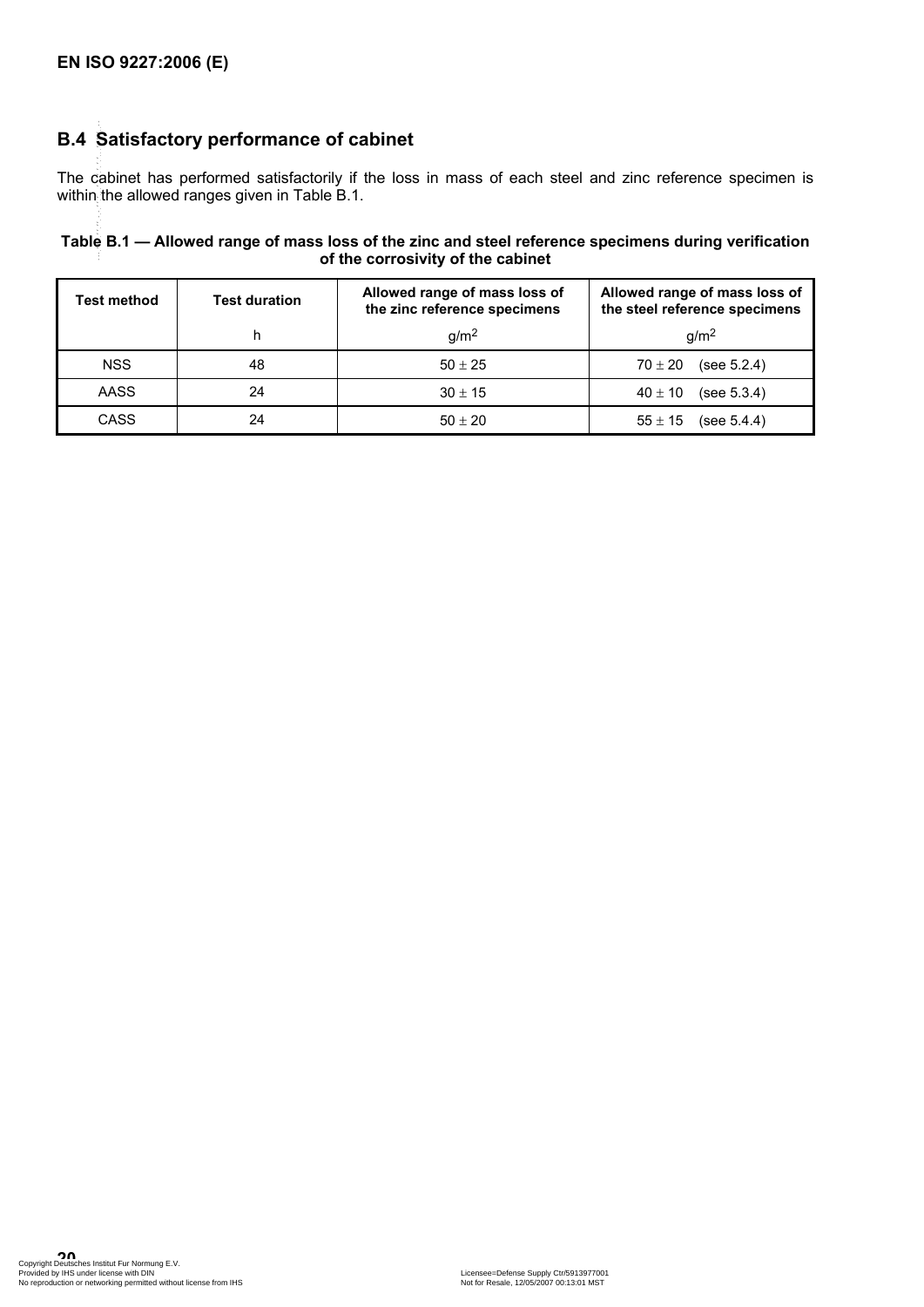# **Annex C**

# (normative)

# **Preparation of panels with organic coatings for testing**

# **C.1 Preparation and coating of panels**

Unless otherwise specified, each test panel with organic coating shall be prepared in accordance with ISO 1514 and then coated by the specified method with the product or system under test.

Unless otherwise specified, the back and edges of the panel shall be coated with the coating system under test.

If the coating on the back or edges of the panel differs from that of the coating product under test, it shall have a corrosion resistance greater than that of the coating product under test.

# **C.2 Drying and conditioning**

Dry (or stove) and age (if applicable) each coated test panel for the specified time under specified conditions and, unless otherwise specified, condition them at a temperature of 23 °C  $\pm$  2 °C and a relative humidity of 50 %  $\pm$  5 % for at least 16 h, with free circulation of air and without exposing them to direct sunlight. The test procedure shall then be carried out as soon as possible.

### **C.3 Thickness of coating**

Determine the thickness, in micrometres, of the dried coating by one of the non-destructive procedures described in ISO 2808.

# **C.4 Preparation of scratches**

All scribe marks shall be made in accordance with ISO 17872 and shall be at least 25 mm from each other and from any edge of the test panel.

If specified, make a straight scratch or scribe mark through the coating to the substrate.

To apply the scratch, use a scratch instrument with a hard tip. The scratch shall have either parallel sides or an upwards-broadening cross-section which shows a width of 0,2 mm to 1,0 mm of the metallic substrate, unless otherwise agreed.

One or two scribe marks may be applied. The scribe mark(s) shall be parallel to the longer edge of the test panel, unless otherwise agreed.

The tool used to introduce scribe marks should give a uniform shape. Penknives should not be used.

For aluminium panels, two scribe marks shall be made which are perpendicular to, but do not intersect, each other. One scratch shall be parallel to the rolling direction and the other at right angles.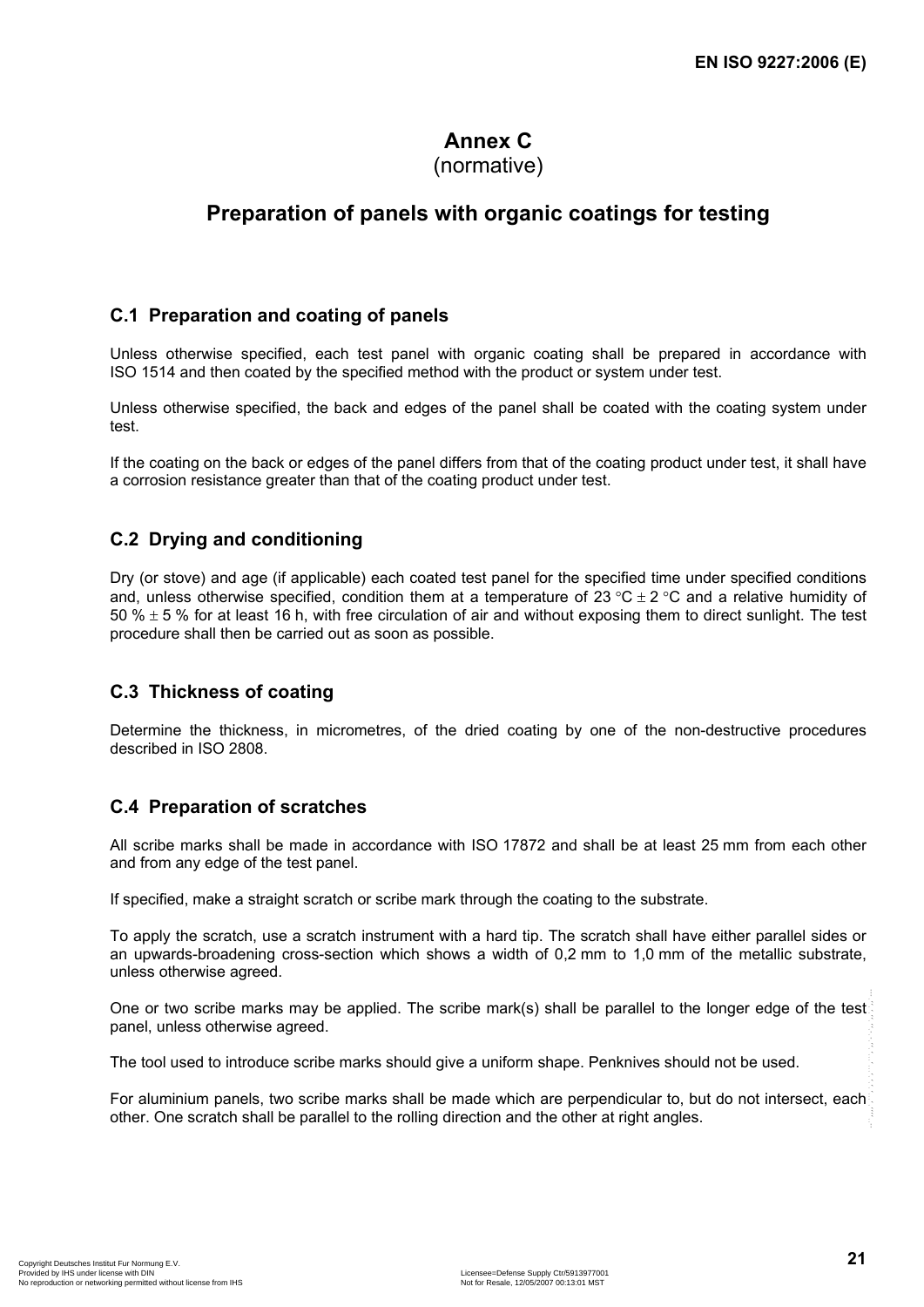# **Annex D**

(normative)

# **Required supplementary information for testing test panels with organic coatings**

The items of supplementary information listed in this annex shall be supplied, as appropriate.

The information required should preferably be agreed between the interested parties and may be derived, in part or totally, from an international or national standard or other document related to the system under test.

- a) Substrate material and surface preparation used (see C.1).
- b) Method of application of the test coating system to the substrate (see C.1).
- c) Duration and conditions of drying (or stoving) and ageing (if applicable) of the test panel before testing (see C.2).
- d) Thickness(es), in micrometres, of the dry coating(s), and method of measurement in accordance with ISO 2808, and whether it is a single coating or multi-coat system (see C.3).
- e) Number and location of scribe marks made prior to exposure (see C.4).
- f) Duration of the test.
- g) Characteristics considered in evaluating the resistance of the test coating and method(s) of inspection used.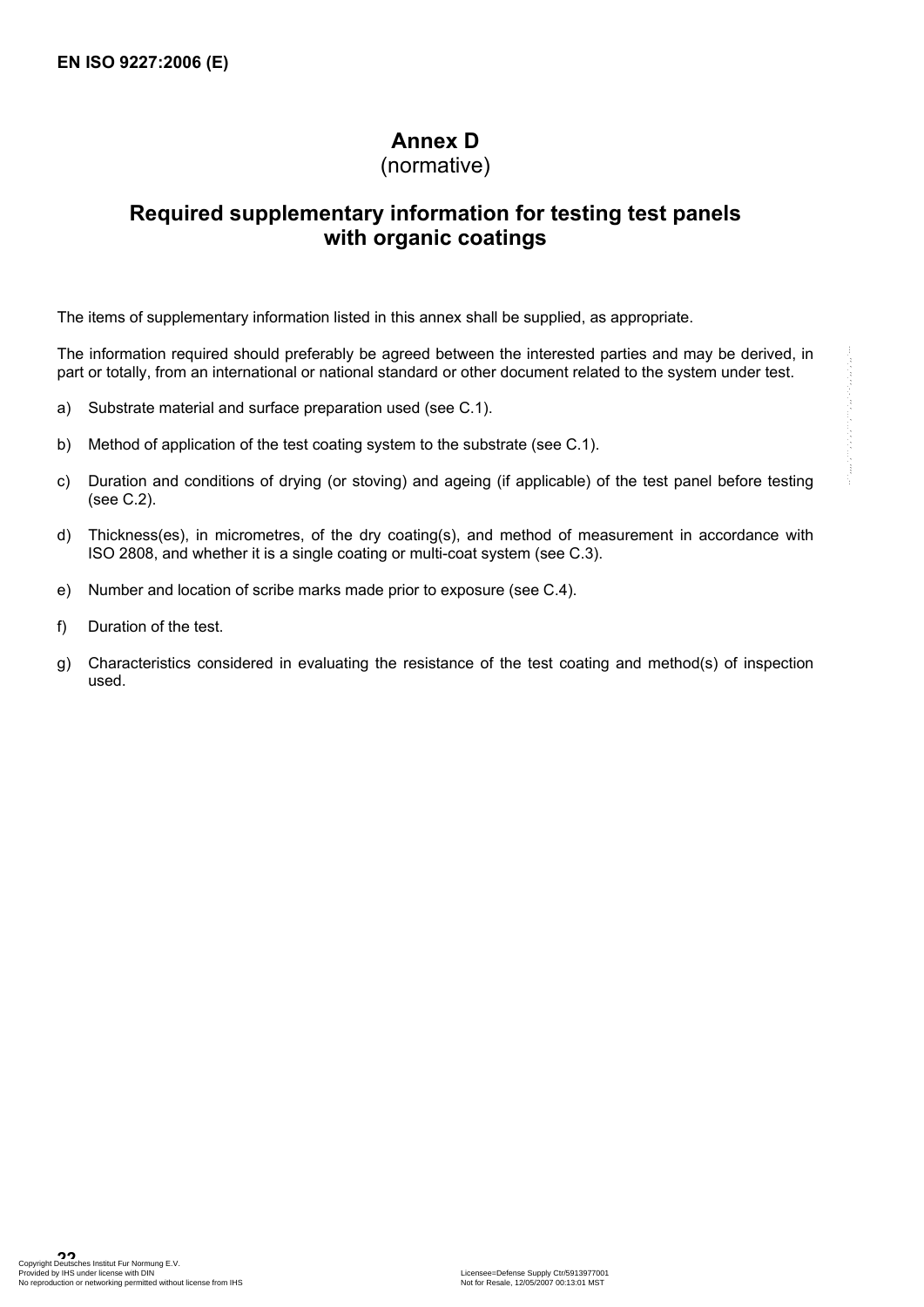# **Bibliography**

- [1] ISO 1456:2003, *Metallic coatings Electrodeposited coatings of nickel plus chromium and of copper plus nickel plus chromium*
- [2] ISO 1458:2002, *Metallic coatings Electrodeposited coatings of nickel*
- [3] ISO 1513:1992, *Paints and varnishes Examination and preparation of samples for testing*
- [4] ISO 3270:1984, *Paints and varnishes and their raw materials Temperatures and humidities for conditioning and testing*
- [5] ISO 3613:2000, *Chromate conversion coatings on zinc, cadmium, aluminium-zinc alloys and zinc-aluminium alloys — Test methods*
- [6] ISO 3696:1987, *Water for analytical laboratory use Specification and test methods*
- [7] ISO 4520:1981, *Chromate conversion coatings on electroplated zinc and cadmium coatings*
- [8] ISO 4527:2003, *Metallic coatings Autocatalytic (electroless) nickel-phosphorus alloy coatings Specification and test methods*
- [9] ISO 4628-1:2003, *Paints and varnishes Evaluation of degradation of coatings Designation of quantity and size of defects, and of intensity of uniform changes in appearance — Part 1: General introduction and designation system*
- [10] ISO 4628-2:2003, *Paints and varnishes Evaluation of degradation of coatings Designation of quantity and size of defects, and of intensity of uniform changes in appearance — Part 2: Assessment of degree of blistering*
- [11] ISO 4628-3:2003, *Paints and varnishes Evaluation of degradation of coatings Designation of quantity and size of defects, and of intensity of uniform changes in appearance — Part 3: Assessment of degree of rusting*
- [12] ISO 4628-4:2003, *Paints and varnishes Evaluation of degradation of coatings Designation of quantity and size of defects, and of intensity of uniform changes in appearance — Part 4: Assessment of degree of cracking*
- [13] ISO 4628-5:2003, *Paints and varnishes Evaluation of degradation of coatings Designation of quantity and size of defects, and of intensity of uniform changes in appearance — Part 5: Assessment of degree of flaking*
- [14] ISO 4628-8:2005, *Paints and varnishes Evaluation of degradation of coatings Designation of quantity and size of defects, and of intensity of uniform changes in appearance — Part 8: Assessment of degree of delamination and corrosion around a scribe*
- [15] ISO 7253:1996, *Paints and varnishes Determination of resistance to neutral salt spray (fog)*

--``,,,,`,```,`,`,`,```,```,`,,`-`-`,,`,,`,`,,`---

- [16] ISO 7599:1983, *Anodizing of aluminium and its alloys General specifications for anodic oxide coatings on aluminium*
- [17] ISO 8993:1989, *Anodized aluminium and aluminium alloys Rating system for the evaluation of pitting corrosion — Chart method*
- [18] ISO 8994:1989, *Anodized aluminium and aluminium alloys Rating system for the evaluation of pitting corrosion — Grid method*